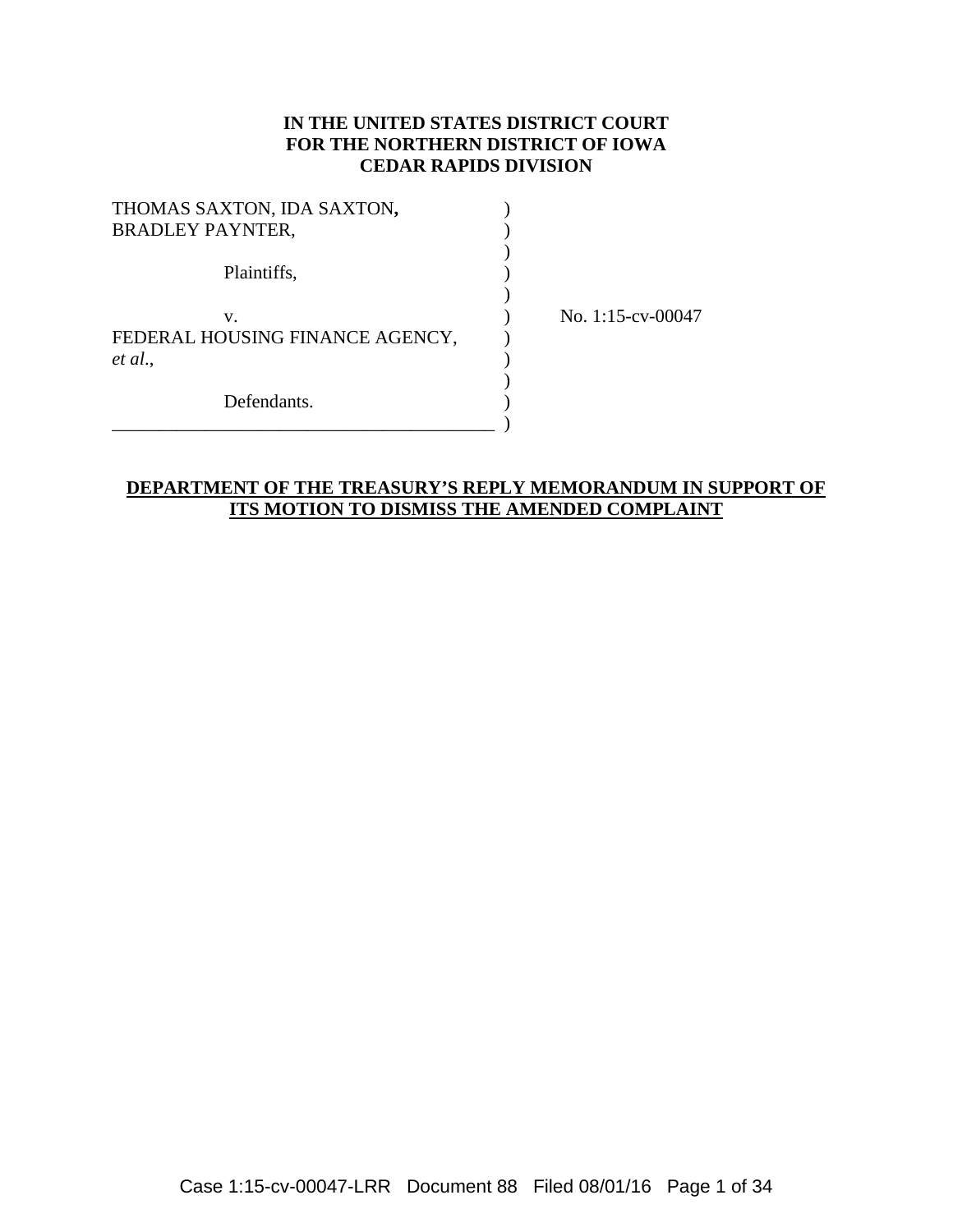# **TABLE OF CONTENTS**

| $\mathbf{I}$ . | HERA Forecloses Plaintiffs' Attempt to Restrain the Actions of the Conservator 2 |                                                                                                                                             |                                                                                                                                |  |
|----------------|----------------------------------------------------------------------------------|---------------------------------------------------------------------------------------------------------------------------------------------|--------------------------------------------------------------------------------------------------------------------------------|--|
|                | A.                                                                               |                                                                                                                                             | HERA Forbids Claims for Equitable Relief for Actions Taken by FHFA as                                                          |  |
|                | <b>B.</b>                                                                        | Section 4617(f) Also Precludes Claims against the Conservator's Counter-                                                                    |                                                                                                                                |  |
|                | $\mathcal{C}$ .                                                                  | Recent Legislation Confirms That the Third Amendment Constituted a                                                                          |                                                                                                                                |  |
|                | D.                                                                               |                                                                                                                                             | Plaintiffs' APA Claims Against Treasury, Which Are Barred By HERA,                                                             |  |
|                |                                                                                  | 1.                                                                                                                                          | Treasury Did Not Exceed Its Authority Under HERA Because the<br>Third Amendment Did Not Effect a "Purchase" of "Obligations or |  |
|                |                                                                                  | 2.                                                                                                                                          | Plaintiffs' APA Claim Alleging that Treasury Breached a                                                                        |  |
| II.            |                                                                                  |                                                                                                                                             | Plaintiffs Cannot Bring Claims Based on Their Status as Shareholders in the                                                    |  |
|                | A.                                                                               |                                                                                                                                             |                                                                                                                                |  |
|                | <b>B.</b>                                                                        | HERA's Explicit Transfer of All Shareholder Rights to the Conservator<br>for the Duration of the Conservatorship Contains No Exception That |                                                                                                                                |  |
| III.           |                                                                                  |                                                                                                                                             | The Judgment in the Perry Capital Actions Precludes Plaintiffs' Claims  23                                                     |  |
|                |                                                                                  |                                                                                                                                             |                                                                                                                                |  |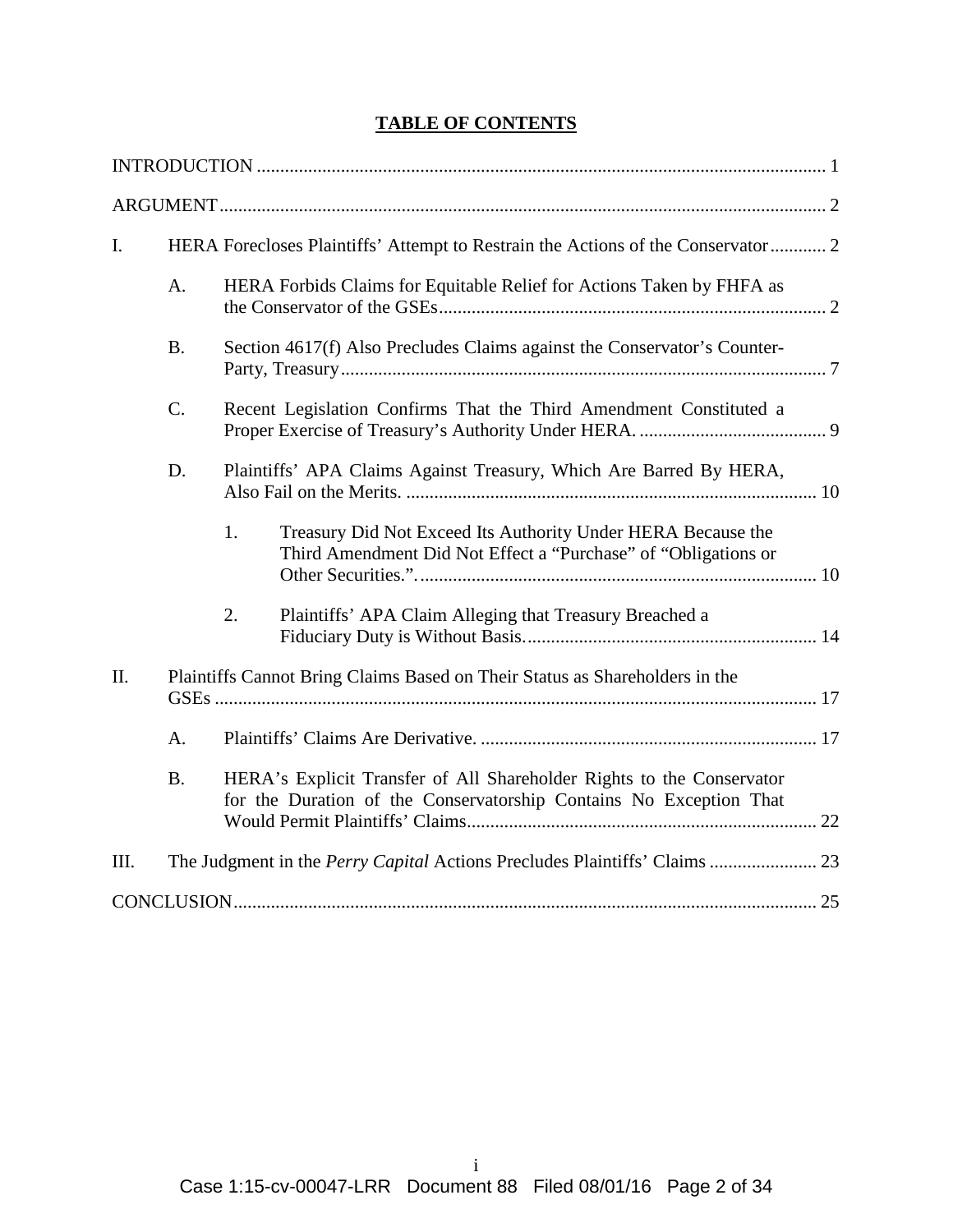## **TABLE OF AUTHORITIES**

## **CASES**

| 7547 Corp. v. Parker & Parsley Dev. Partners, L.P., |    |
|-----------------------------------------------------|----|
| Am. Airways Charters Inc. v. Regan,                 |    |
| Ashcroft v. Iqbal,                                  |    |
| Bank of Am. Nat. Ass'n v. Colonial Bank,            |    |
| Bell Atl. Corp. v. Twombly,                         |    |
| Bixler v. Foster,                                   |    |
| Bruesewitz v. Wyeth,                                |    |
| Cede & Co. v. Technicolor, Inc.,                    |    |
| Cty. of Sonoma v. FHFA,                             |    |
| Cobell v. Norton,                                   |    |
| Cont'l W. Ins. Co. v. Fed. Hous. Fin. Agency,       |    |
| Cottrell v. Duke,                                   | 24 |
| Courtney v. Halleran,                               |    |
| Delta Sav. Bank v. United States,                   |    |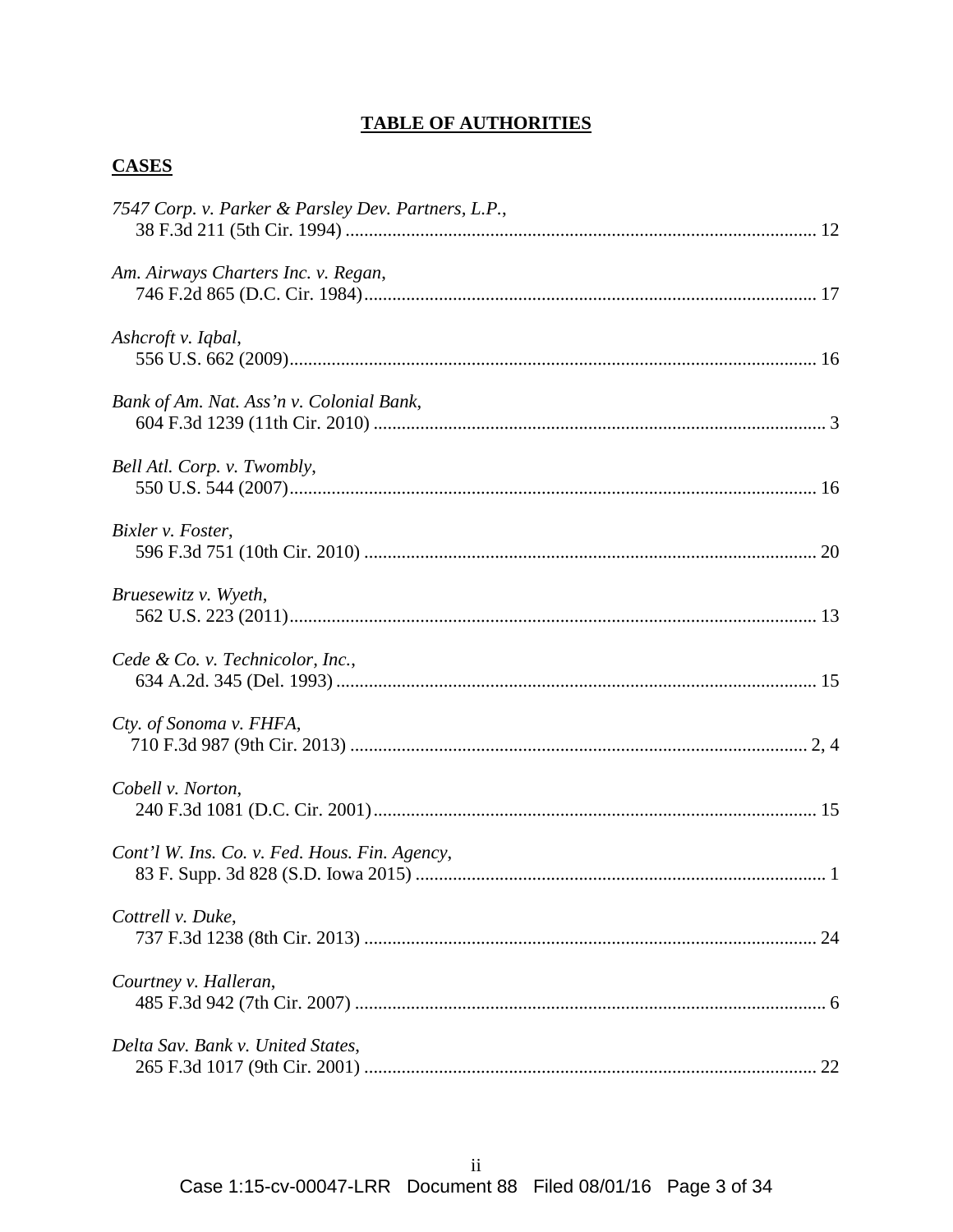| Dickson v. Sec'y of Def.,                                              |
|------------------------------------------------------------------------|
| Dittmer Properties, L.P. v. FDIC,                                      |
| El-Shifa Pharm. Indus. Co. v. United States,                           |
| First Hartford Corp. Pension Plan & Tr. v. United States,              |
| Franchise Tax Bd. v. Alcan Aluminum Ltd.,                              |
| Freeman v. FDIC,                                                       |
| Gail C. Sweeney Estate Marital Tr. v. United States Treasury Dep't,    |
| Gatz v. Ponsoldt,                                                      |
| Gentile v. Rossette,                                                   |
| Gradient OC Master, Ltd v. NBC Universal, Inc.,                        |
| Gross v. Bell Sav. Bank,                                               |
| Hancock v. Train,                                                      |
| Hanson v. FDIC,                                                        |
| Heart of Am. Grain Inspection Serv., Inc. v. Missouri Dep't of Agric., |
| Heckler v. Chaney,                                                     |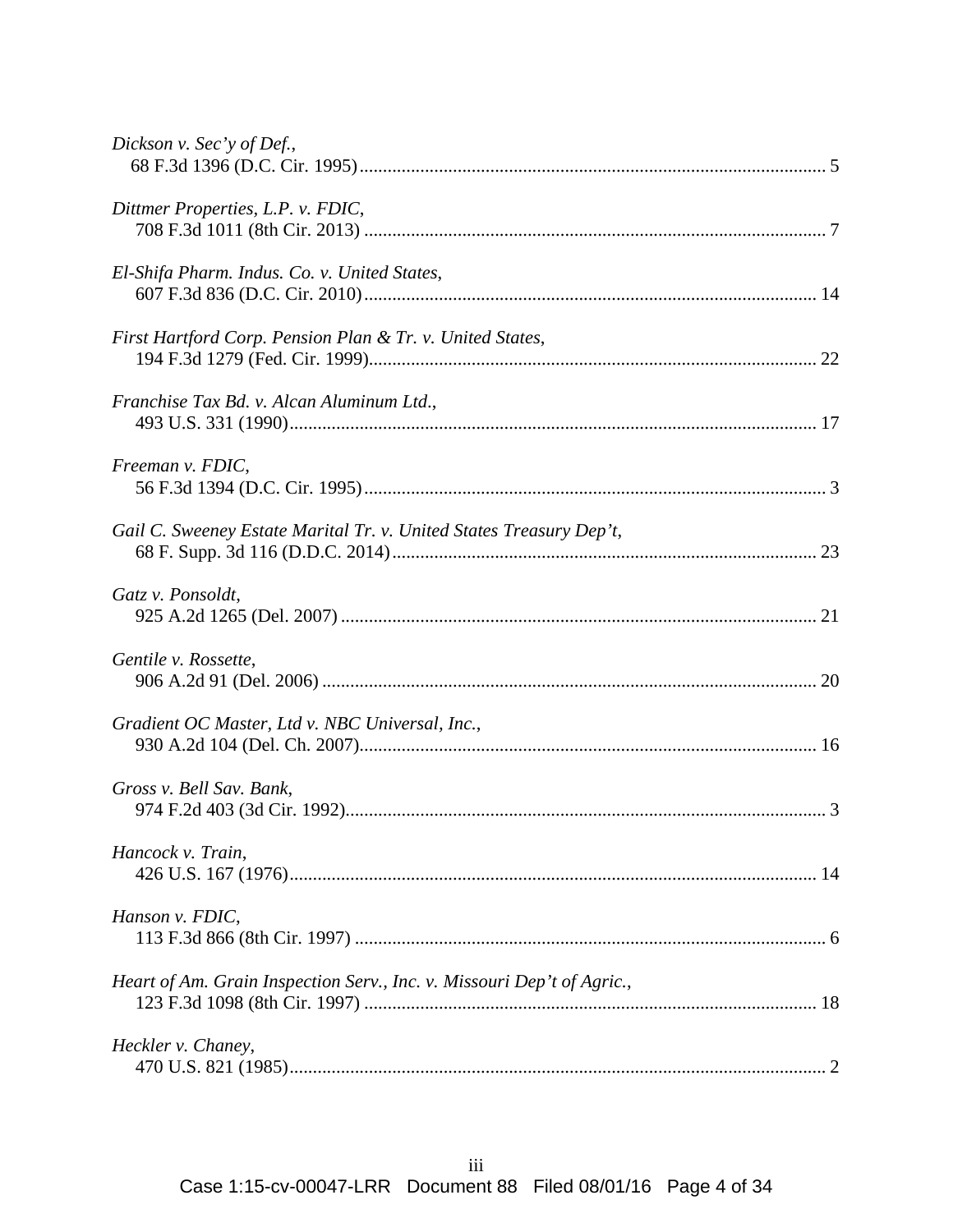| Hindes v. FDIC,                                                          |
|--------------------------------------------------------------------------|
| In re AFY,                                                               |
| In re Cent. Ice Cream Co.,                                               |
| In re Fed. Home Loan Mortg. Corp. Derivative Litig. (In re Freddie Mac), |
| In re El Paso Pipeline Partners, L.P. Deriv. Litig.,                     |
| In re Sonus Networks, Inc., S'holder Derivative Litig.,                  |
| Innovative Therapies, Inc. v. Meents,                                    |
| Isquith v. Caremark Int'l, Inc.,                                         |
| Jacobson v. AEG Capital Corp.,                                           |
| Jama v. Immigration & Customs                                            |
| James Stewart & Co. v. Sadrakula,                                        |
| Jewell v. United States,                                                 |
| Katz v. Gerardi,                                                         |
| Leon Cty. v. FHFA,                                                       |
| Leon Cty. v. FHFA,                                                       |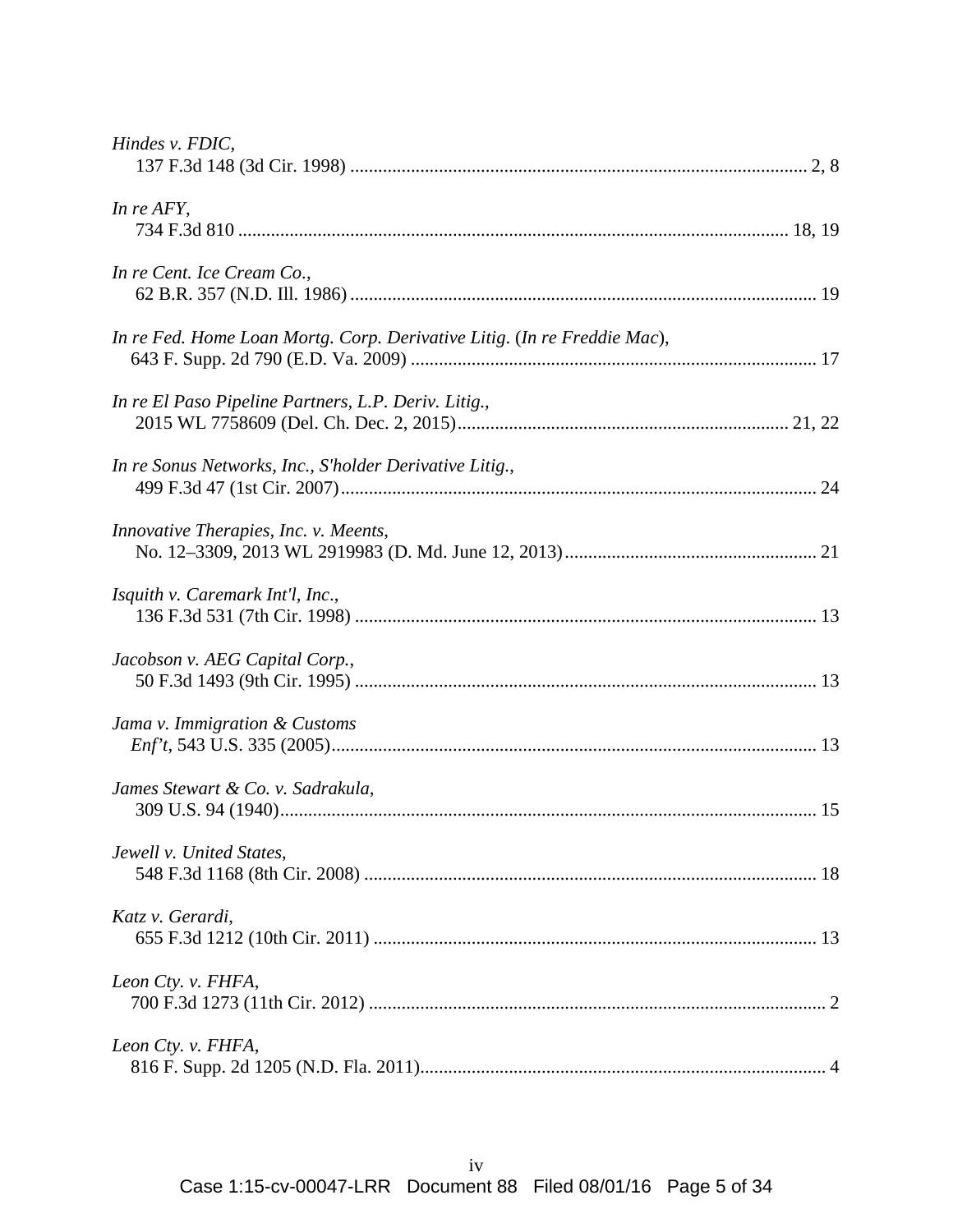| LNV Corp. v. Outsource Serv. Mgmt., LLC,                         |
|------------------------------------------------------------------|
| Massachusetts v. FHFA,                                           |
| N. Haven Bd. of Ed. v. Bell,                                     |
| NAF Holdings, LLC v. Li & Fung (Trading) Ltd.,                   |
| National Wildlife Federation v. Andrus,                          |
| Nat'l Tr. for Historic Pres. v. FDIC,                            |
| Nikoonahad v. Greenspun Corp.,                                   |
| Pac. Coast Dairy v. Dep't of Agric. of Cal.,                     |
| Pareto v. FDIC,                                                  |
| Perry Capital LLC v. Lew,                                        |
| Potthoff v. Morin,                                               |
| Preferred Risk Mut. Ins. Co. v. United States,                   |
| Protas v. Cavanagh,                                              |
| Public Serv. Co. of New Hampshire v. Hudson Light & Power Dep't, |
| Resolution Tr. Corp. v. CedarMinn Bldg. Ltd. P'ship,             |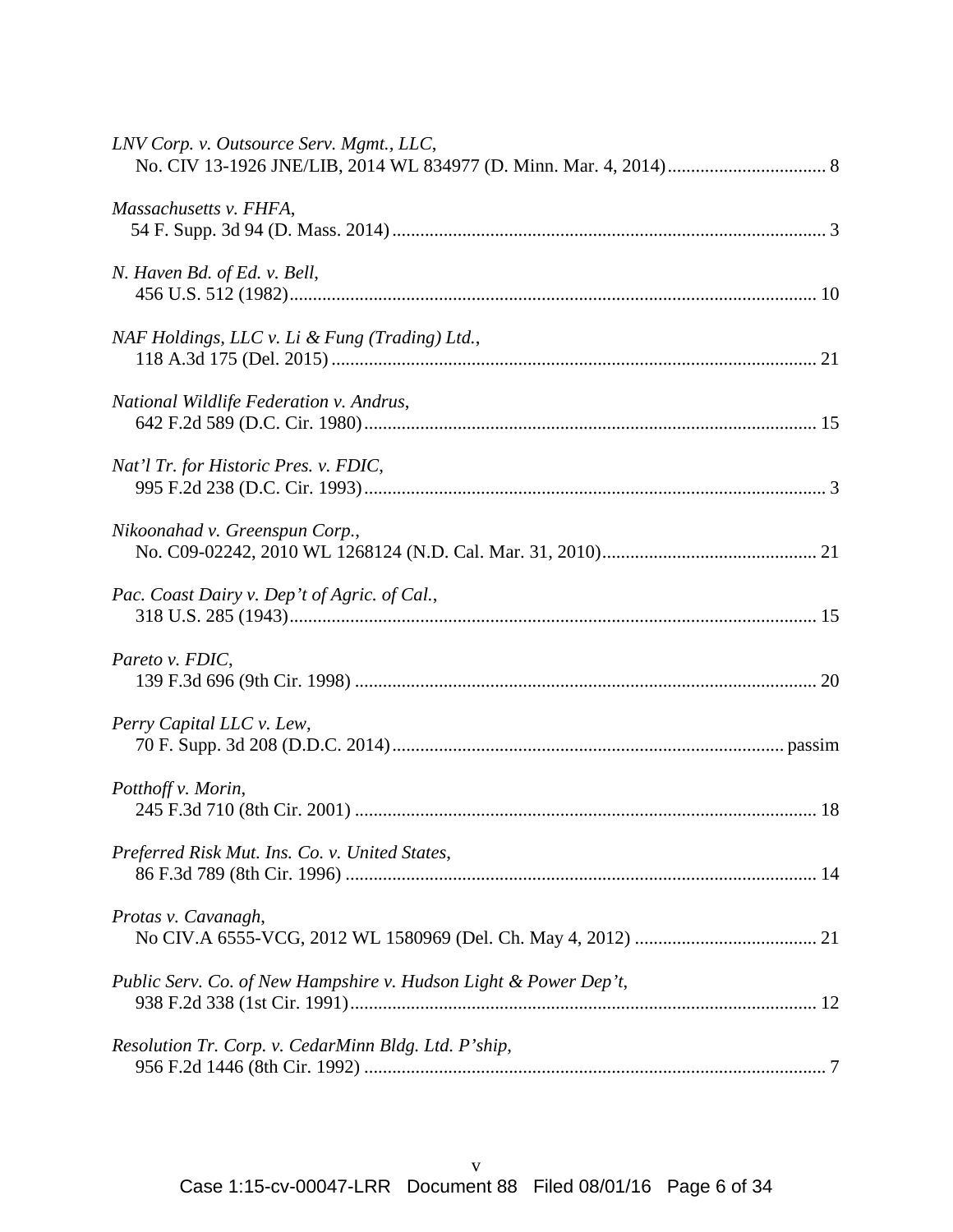| Robinson v. Ada S. McKinley Cmty. Servs.,                             |  |
|-----------------------------------------------------------------------|--|
| SEC v. Nat'l Securities, Inc.,                                        |  |
| Sec. Indus. & Fin. Markets Ass'n v. Commodity Futures Trading Comm'n, |  |
| St. George Maronite Catholic Church v. Green,                         |  |
| Starr Int'l Co. v. Fed. Reserve Bank of N.Y.,                         |  |
| Starr Int'l Co. v. Fed. Reserve Bank of N.Y.,                         |  |
| Starr Int'l Co. v. United States,                                     |  |
| State of Ariz. v. Bowsher,                                            |  |
| Stommel v. LNV Corp.,                                                 |  |
| Strougo v. Bassini,                                                   |  |
| Suero v. Federal Home Loan Mortg. Corp.,                              |  |
| Taylor v. Sturgell,                                                   |  |
| Telematics Int'l, Inc. v. NEMLC Leasing Corp.,                        |  |
| Town of Babylon v. FHFA,                                              |  |
| Tri-State Hotels, Inc. v. FDIC,                                       |  |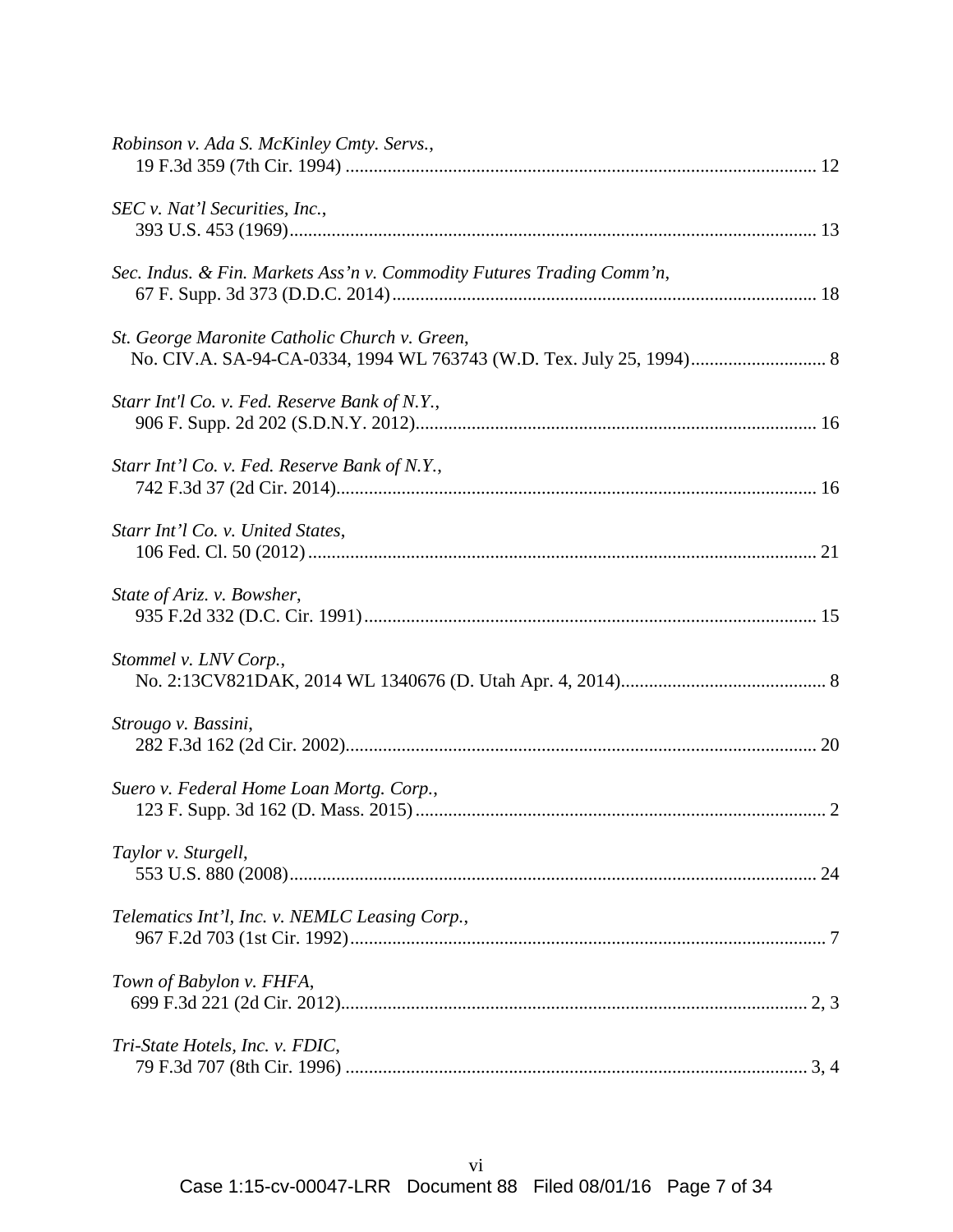| United States v. Jicarilla Apache Nation, |  |
|-------------------------------------------|--|
| United States v. Petty Motor Co.,         |  |
| United States v. Rodgers,                 |  |
| <i>Volges v. Resolution Tr. Corp.,</i>    |  |
| Ward v. Resolution Tr. Corp.,             |  |

# **STATUTES**

## **REGULATIONS**

## **OTHER AUTHORITIES**

| Consolidated Appropriations Act of 2016, |  |
|------------------------------------------|--|
|                                          |  |
|                                          |  |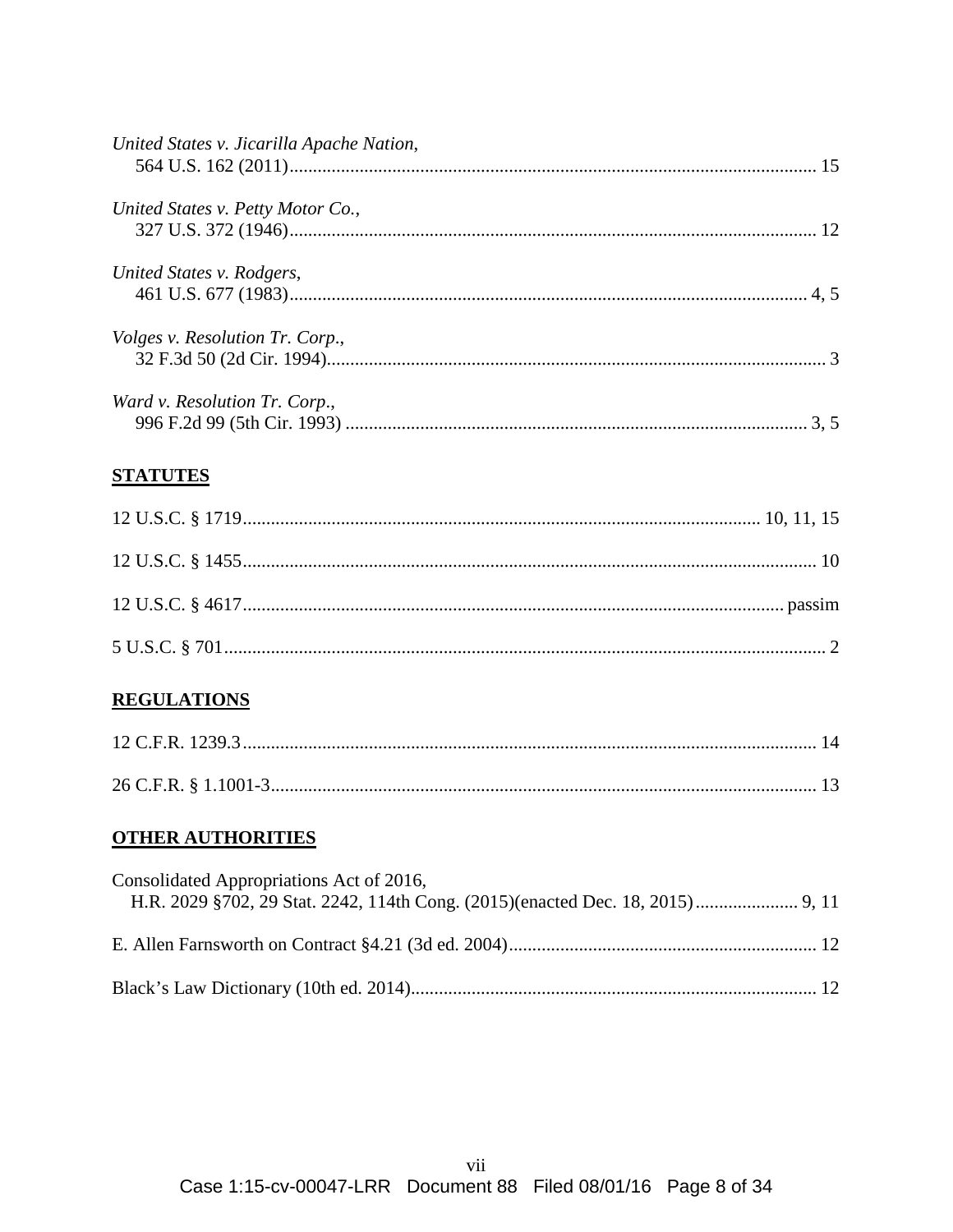#### **INTRODUCTION**

The Housing and Economic Recovery Act ("HERA"), like the analogous Financial Institutions Reform, Recovery and Enforcement Act ("FIRREA"), expressly withdraws federal subject matter jurisdiction over actions seeking to "restrain or affect" the exercise of a conservator's statutory powers or functions with respect to an entity in conservatorship. 12 U.S.C. § 4617(f). Despite this unambiguous statutory bar, plaintiffs, who are shareholders in the Federal National Mortgage Association ("Fannie Mae") and the Federal Home Loan Mortgage Corporation ("Freddie Mac") (collectively, "the GSEs"), seek to rewrite the preferred stock purchase agreements ("PSPAs") through which the United States Department of the Treasury ("Treasury") and the Federal Housing Finance Agency ("FHFA") agreed to infuse hundreds of billions of dollars into the GSEs to maintain their positive net worth and sustain their ongoing operations. Plaintiffs complain that the Third Amendment to the PSPAs excessively compensates Treasury for its past and ongoing support of the GSEs, and they seek to rewrite the aspects of the PSPAs they do not like while retaining the terms they find more favorable for themselves.

Unfortunately for plaintiffs, Congress has not permitted shareholders to superintend the course or direction of FHFA's conservatorship of the GSEs. Congress not only withdrew subject matter jurisdiction over these claims under section 4617(f) of HERA, but it also transferred *all* shareholder rights with respect to the GSEs' assets, including the right to bring these claims, to FHFA. Indeed, two federal courts have already dismissed identical lawsuits by other shareholders of the GSEs. *See Cont'l W. Ins. Co. v. Fed. Hous. Fin. Agency*, 83 F. Supp. 3d 828, 832, 840 & n.6 (S.D. Iowa 2015); *Perry Capital LLC v. Lew*, 70 F. Supp. 3d 208, 222-23 (D.D.C. 2014), *appeal pending* No. 14-5243 (D.C. Cir. filed Oct. 8, 2014).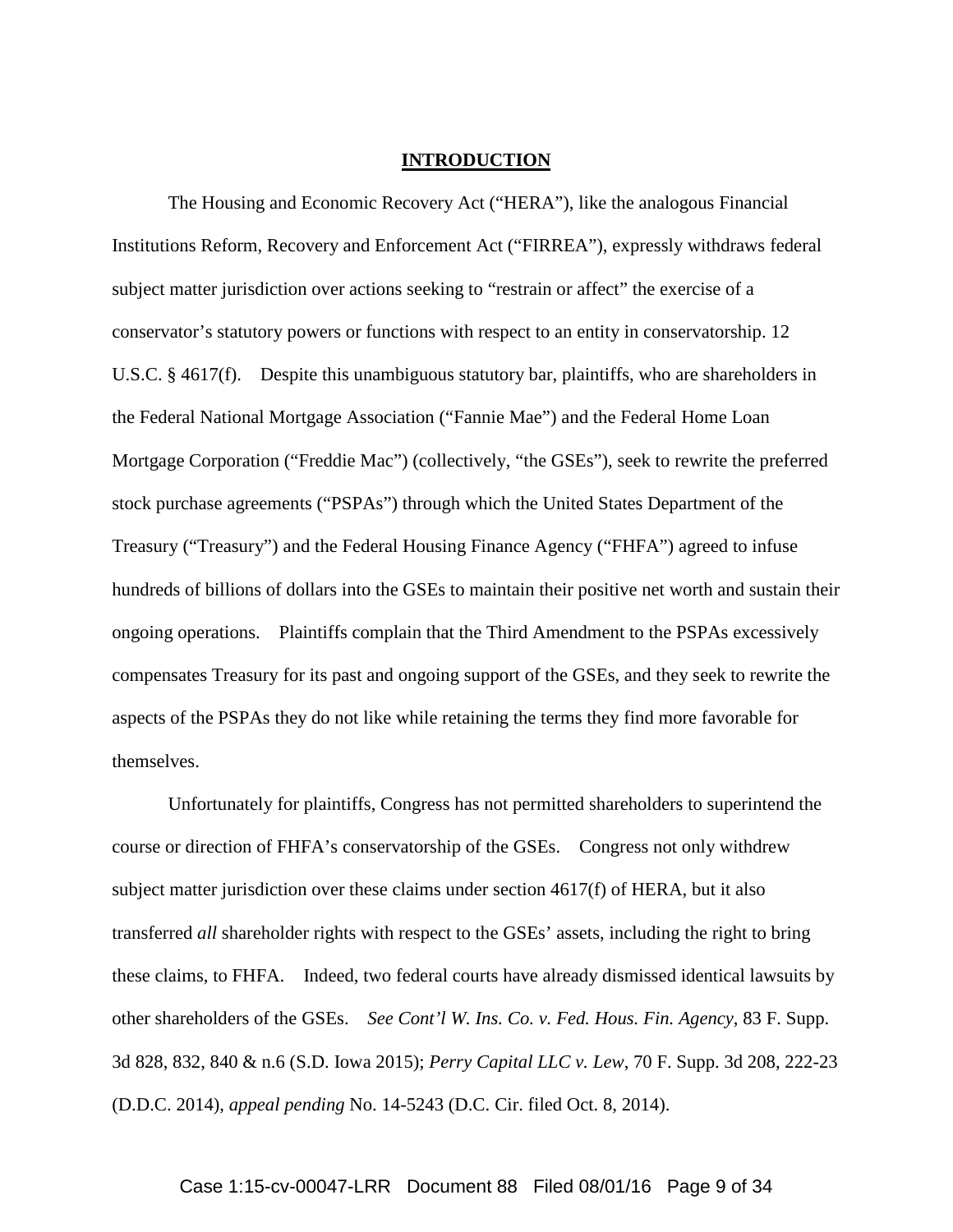Plaintiffs' claims suffer from the same incurable legal defects that required dismissal of the other suits, and their (highly selective) presentation of deposition excerpts and other discovery from a takings case in the Court of Federal Claims cannot save their amended complaint from dismissal. *See also* FHFA Reply Br. at 18-20, ECF No. 87. Even assuming the existence of jurisdiction, plaintiffs' APA claims against Treasury are insufficient as a matter of law and are in all events precluded by the rulings in *Perry Capital* and *Continental Western*.

#### **ARGUMENT**

#### **I. HERA FORECLOSES PLAINTIFFS' ATTEMPT TO RESTRAIN THE ACTIONS OF THE CONSERVATOR**

#### **A. HERA Forbids Claims for Equitable Relief for Actions Taken by FHFA as the Conservator of the GSEs**

HERA provides that "no court may take any action to restrain or affect the exercise of powers or functions of [FHFA] as a conservator" of the GSEs. 12 U.S.C. § 4617(f). This section "permit[s] the [conservator] to perform its duties as conservator . . . promptly and effectively without judicial interference." *Hindes v. FDIC*, 137 F.3d 148, 160 (3d Cir. 1998) (interpreting materially identical language in 12 U.S.C. § 1821(j)). As such, it bars review of FHFA's actions as conservator under the Administrative Procedure Act ("APA"). *See* 5 U.S.C. § 701(a) (APA does not apply where "statutes preclude judicial review"); *see also Heckler v. Chaney*, 470 U.S. 821, 843 (1985) (presumption of reviewability is "defeated if the substantive statute precludes review."). A unanimous body of precedent under both  $HERA<sup>1</sup>$  and  $FIRREA<sup>2</sup>$ 

 <sup>1</sup> *See, e.g.*, *Cty. of Sonoma v. FHFA*, 710 F.3d 987, 993 (9th Cir. 2013) (holding that section 4617(f) barred APA claims against FHFA); *Leon Cty. v. FHFA*, 700 F.3d 1273, 1278-79 (11th Cir. 2012) (holding that similar APA claim was barred by Section 4617(f)); *Town of Babylon v. FHFA*, 699 F.3d 221, 227 (2d Cir. 2012) (same); *Suero v. Fed. Home Loan Mortg. Corp.*, 123 F. Supp. 3d 162, 174 (D. Mass. 2015) (lawsuit asserting state law claims affecting conservator was barred by Section 4617(f)); *Massachusetts v. FHFA*, 54 F. Supp. 3d 94, 99-100 (D. Mass. 2014) (same), *appeal pending*, No. 14-2348 (1st Cir, filed Apr. 28, 2015).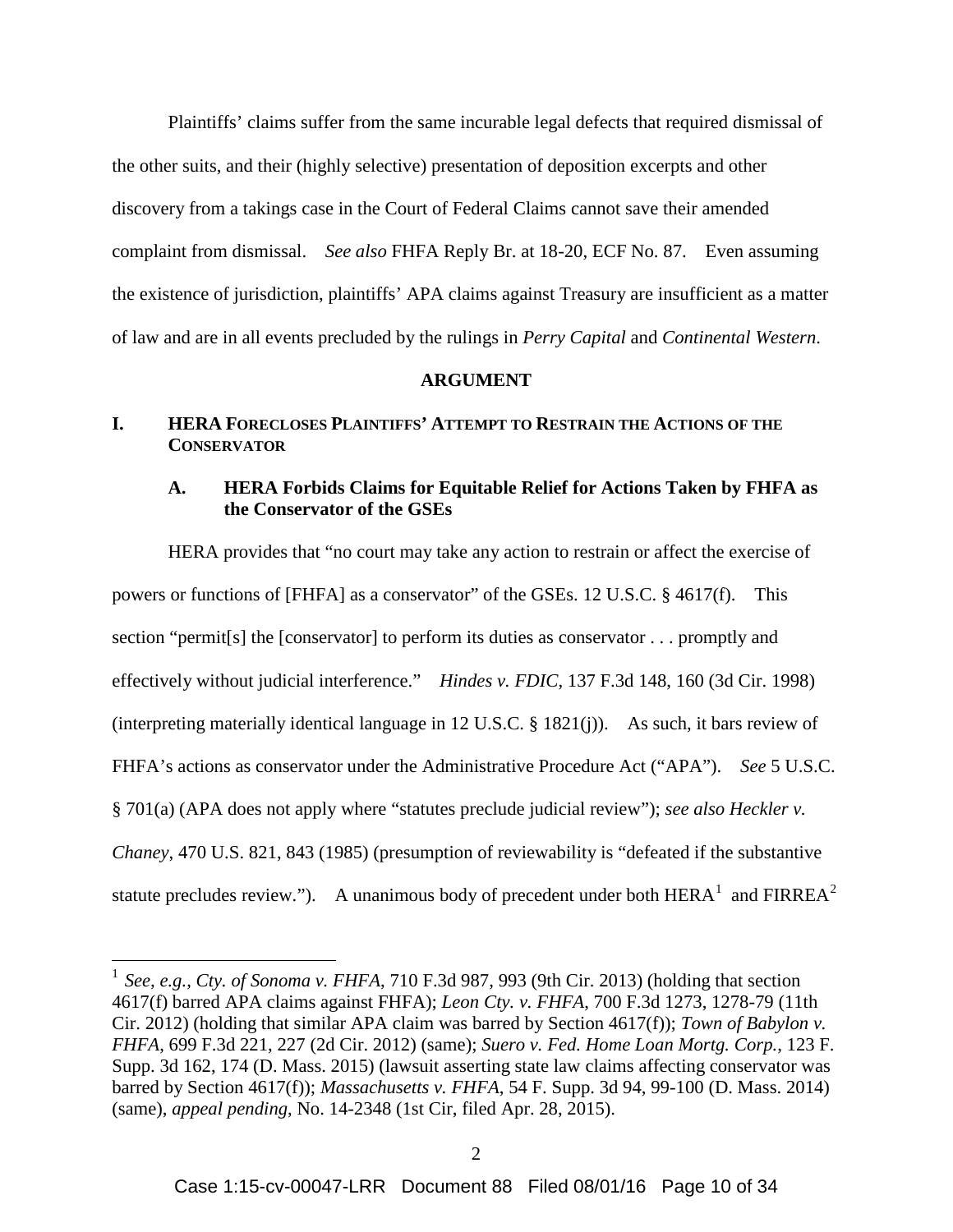has applied this statutory language to bar claims, such as this one, that seek to overturn a conservator or receiver's exercise of its statutory powers. *See Perry Capital*, 70 F. Supp. 3d at 222.

Section 4617(f) forecloses this lawsuit, and plaintiffs provide the Court with no reason to depart from the opinions in *Perry Capital* and *Continental Western* dismissing identical claims on that basis. Plaintiffs argue that they can sue to enforce their conception of the conservator's "statutory duties." *See* Pls.' Resp. to Defs.' Mots. to Dismiss, ECF No. 86, at 27–32 (hereinafter, "Opp."). But the determination as to whether a particular action furthers the goal of the conservatorship is committed to the conservator. *See Bank of America*, 604 F.3d at 1244 (plaintiff's "fear of the FDIC's improper performance of its legitimate receivership functions" does not give the court jurisdiction over claims against FDIC); *Gross*, 974 F.2d at 408 ("the availability of injunctive relief does not hinge on our view of the proper exercise of otherwise-legitimate powers."). A court's inquiry under section 4617(f) is correspondingly limited: "A conclusion that the challenged acts were directed to an institution in conservatorship and within the powers given to the conservator ends the inquiry." *Town of Babylon*, 699 F.3d at 228 (internal citation omitted). Thus, plaintiffs cannot evade the jurisdictional barrier simply by alleging that FHFA and Treasury have acted at odds with what is (in plaintiffs' view) the proper purpose of a conservatorship. Nor can plaintiffs evade section 4617(f) by claiming that the conservator's actions were unnecessary or ill-motivated. *See Cty. of Sonoma*, 710 F.3d at

 $\overline{a}$ 

<sup>2</sup> *See Tri-State Hotels, Inc. v. FDIC*, 79 F.3d 707, 715 (8th Cir. 1996); *see also Bank of Am. Nat. Ass'n v. Colonial Bank*, 604 F.3d 1239, 1243 (11th Cir. 2010); *Freeman v. FDIC*, 56 F.3d 1394, 1399 (D.C. Cir. 1995); *Volges v. Resolution Tr. Corp*., 32 F.3d 50, 52 (2d Cir. 1994); *Ward v. Resolution Tr. Corp*., 996 F.2d 99, 103 (5th Cir. 1993); *Nat'l Tr. for Historic Pres. v. FDIC*, 995 F.2d 238, 240 (D.C. Cir. 1993), *aff'd and reinstated on reh'g*, 21 F.3d 469 (D.C. Cir. 1994); *Gross v. Bell Sav. Bank*, 974 F.2d 403, 408 (3d Cir. 1992).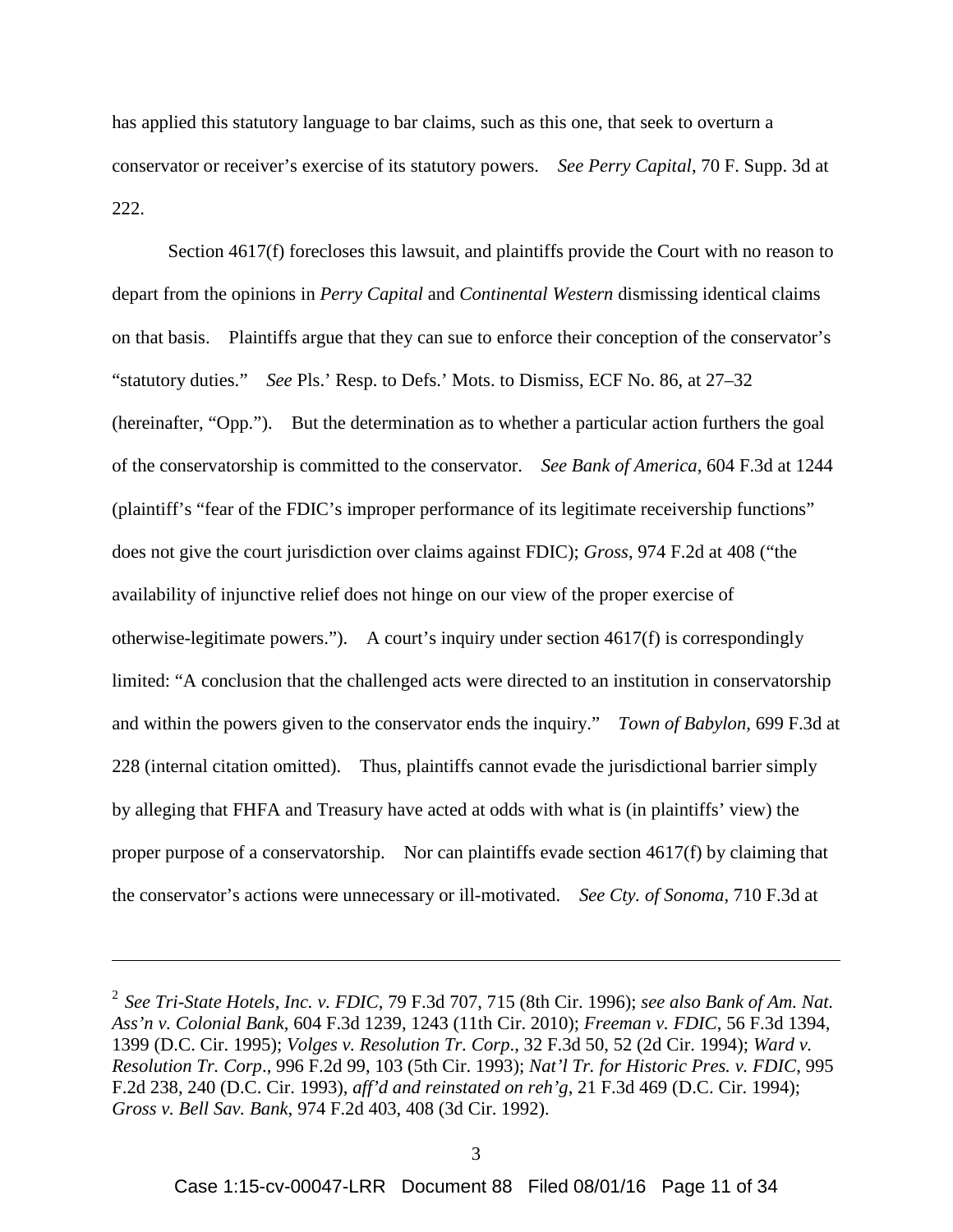993 ("it is not our place to substitute our judgment for FHFA's"); *Leon Cnty., Fla. v. FHFA*, 816 F. Supp. 2d 1205, 1208 (N.D. Fla. 2011), *aff'd*, 700 F.3d 1273 (11th Cir. 2012) ("Congress surely knew, when it enacted [section] 4617(f), that challenges to agency action sometimes assert an improper motive. But Congress barred judicial review of the conservator's actions without making an exception for actions said to be taken from an improper motive.").

Negotiating the PSPAs with Treasury, managing the remaining \$258 billion in stand-by funding committed by the taxpayers, and compensating the taxpayers for that investment, including the changes to the dividend and periodic commitment fee provisions established by the Third Amendment, all fall squarely within FHFA's statutory powers as conservator.<sup>3</sup> Plaintiffs wrongly assert that the statute forbids FHFA, as conservator, from altering the GSEs' capital retention, limiting its capital reserves, or winding up the Companies' operations, and plaintiffs then compound this error by claiming that they can sue under the APA to enforce these supposed limits. Opp. 36. On the contrary, HERA empowers the conservator with the discretion to carry on the ongoing operations of the GSEs. *See* 12 U.S.C. § 4617(b)(2)(B) ("The Agency *may*, as conservator or receiver . . . operate the regulated entity with all the powers of the shareholders, the directors, and the officers of the regulated entity and conduct all business of the regulated entity") (emphasis added); 12 U.S.C. § 4617(b)(2)(D) ("The Agency *may*, as conservator, take such action as may be . . . appropriate to carry on the business of the regulated entity and preserve and conserve the assets and property of the regulated entity.") (emphasis added). "The word 'may,' when used in a statute, usually implies some degree of discretion." *United States v. Rodgers*, 461 U.S. 677, 706 (1983); <sup>4</sup> *see also Dickson v. Sec'y of Def.*, 68 F.3d

 <sup>3</sup> The scope of this authority is a purely legal question. *See Tri-State Hotels*, 79 F.3d at 715.

<sup>4</sup> Plaintiffs cite *Rodgers*, Opp. 31, but ignore its holding, which is that the "natural meaning" of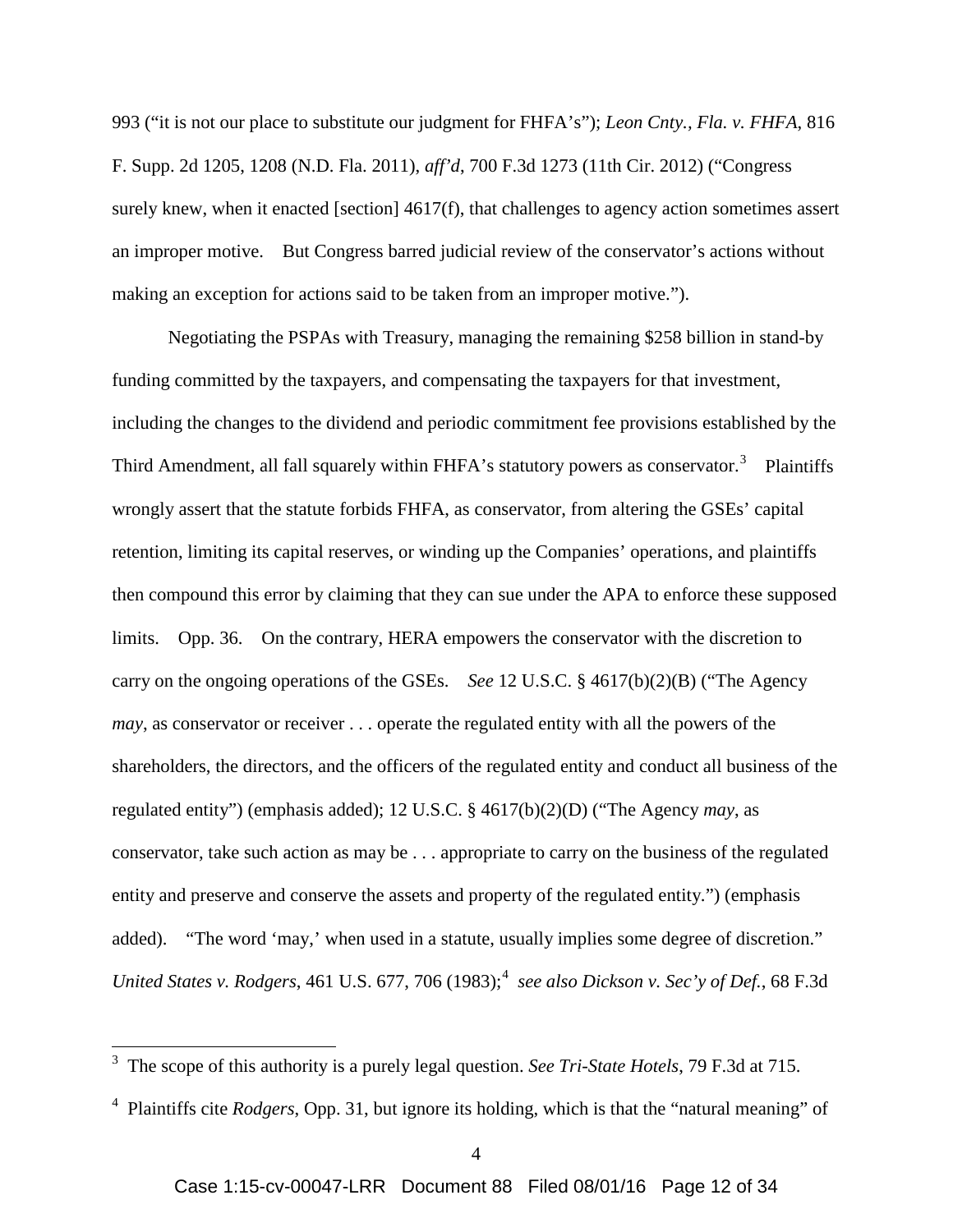1396, 1401-02 (D.C. Cir. 1995) ("When a statute uses a permissive term such as 'may' rather than a mandatory term such as 'shall,' this choice of language suggests that Congress intends to confer some discretion on the agency"). HERA also expressly empowers FHFA to "take any action authorized by [section 4617], which the Agency determines is in the best interests of the regulated entity or the Agency." 12 U.S.C. § 4617(b)(2)(J)(ii). The "exercise" of this statutory authority is precisely what section 4617(f) insulates from judicial review, even where a plaintiff alleges that the conservator has misused it. It is unsurprising, then, that plaintiffs' view of the jurisdiction-withdrawal provisions of HERA and FIRREA has been rejected again and again by the federal courts. *See supra* notes 1-2. The Fifth Circuit, for example, held that a plaintiff's allegation that the Resolution Trust Corporation's agreement to "dispose of an asset for a viciously low price [] frustrates the direct intent of Congress," did not establish jurisdiction in light of section 1821(j). *Ward*, 996 F.2d at 103 ("Ward fails (or refuses) to recognize the difference between the exercise of a function or power that is clearly outside the statutory authority of the RTC on the one hand, and improperly or even unlawfully exercising a function or power that is clearly authorized by statute on the other.").

HERA also provides FHFA the authority as conservator to compensate the taxpayers, in the form of dividends or commitment fees, for their investment in the GSEs. HERA authorizes the conservator to "transfer or sell any asset or liability of the regulated entity in default, and may do so without any approval, assignment, or consent with respect to such transfer or sale." 12 U.S.C. § 4617(b)(2)(G). Plaintiffs argue that this otherwise unambiguous grant of authority must be implicitly conditioned by unstated statutory goals. Opp. 42. But the plain language of the asset transfer provision refutes that assertion; it states that FHFA's authority does not

 $\overline{a}$ 

the term "may" is "as either conferring or confirming a degree of equitable discretion." *Rodgers*, 461 U.S. at 708.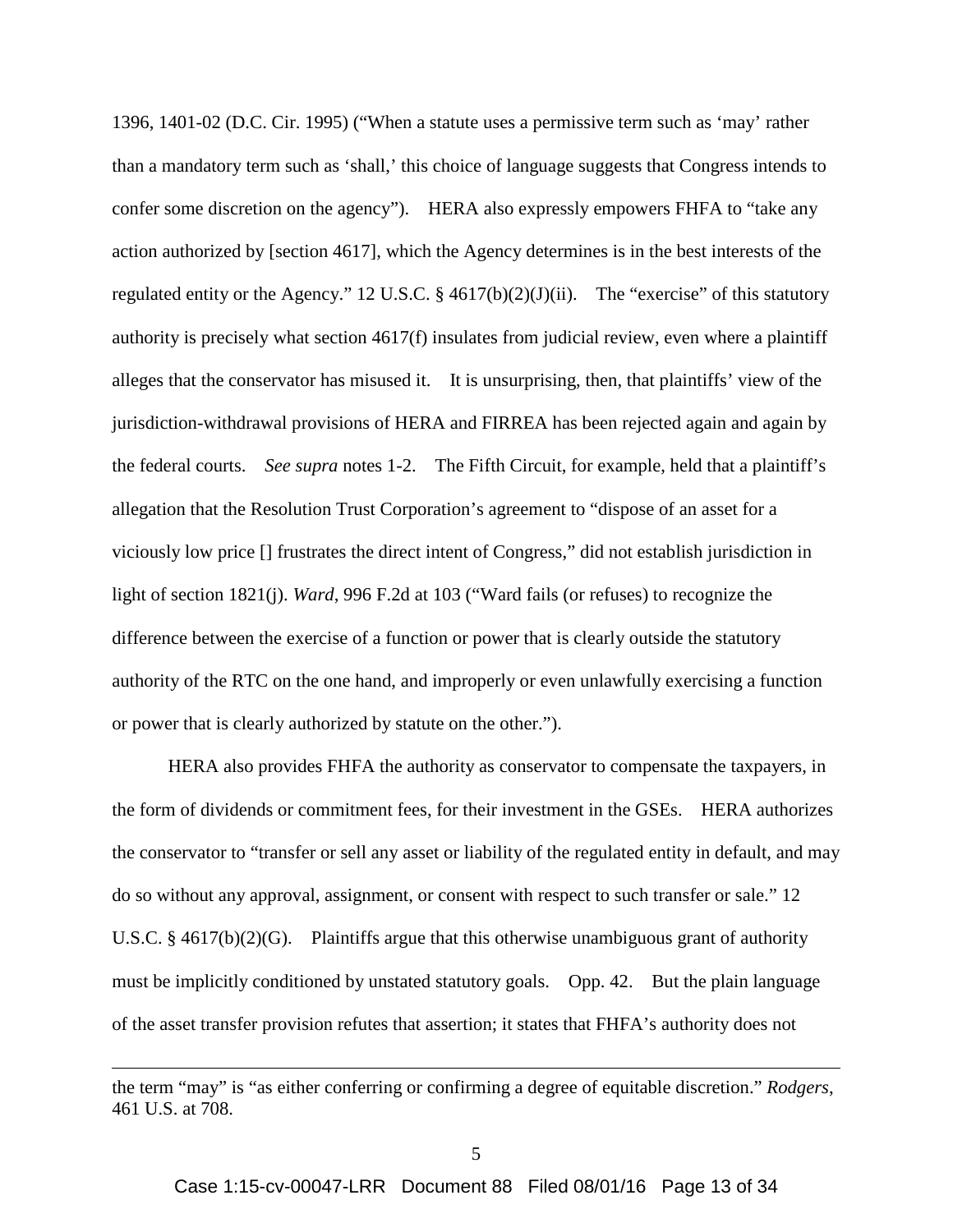require "*any* approval, assignment, or consent with respect to such transfer or sale." 12 U.S.C. § 4617(b)(2)(G) (emphasis added). Plaintiffs cite no case (and we are aware of none) permitting a challenge to a conservator's or a receiver's transfer of assets based on the allegation that the transfer (allegedly) conflicted with a litigant's view of the purpose of conservatorship or receivership. Instead, courts have consistently rejected efforts to constrain a conservator or receiver's transfer of assets. *See Courtney v. Halleran*, 485 F.3d 942, 949 (7th Cir. 2007) (rejecting argument that power to transfer assets was restricted by priority distribution requirements in liquidation); *Hanson v. FDIC*, 113 F.3d 866, 871-72 (8th Cir. 1997) (imposition of a constructive trust would restrain or affect, *inter alia*, FDIC's right to transfer assets).

Finally, plaintiffs cannot circumvent section 4617(f) by alleging that the Third Amendment is an unlawful wind-down of the GSEs. Opp. 43. First, as the *Perry Capital*  court recognized, this contention is at odds with the reality that the GSEs "maintain an operational mortgage finance business and are, once again, profitable." *Perry Capital*, 70 F. Supp. 3d at 228. Even assuming *arguendo* the truth of plaintiffs' "wind-down" assertion, HERA allows for the appointment of FHFA as "conservator *or* receiver for the purpose of reorganizing, rehabilitating, *or* winding up the affairs of a regulated entity." 12 U.S.C.  $§$  4617(a)(2) (emphasis added). Plaintiffs argue that the term "winding up" is synonymous with liquidation, such that the statute empowers FHFA to "wind up" the affairs of the GSEs only if FHFA acts as receiver. Opp. 38-39. That is mistaken. Although HERA contains separate provisions addressing FHFA's specific powers as conservator or as receiver, *see*, *e.g.*, 12 U.S.C. §§ 4617(b)(2)(B), 4617(b)(2)(D), those provisions do not negate the separate provision stating that FHFA can be appointed as conservator or receiver for the purpose of "reorganizing, rehabilitating, or winding up" the GSEs. *See* 12 U.S.C. § 4617(a)(2); *see also Resolution Tr.*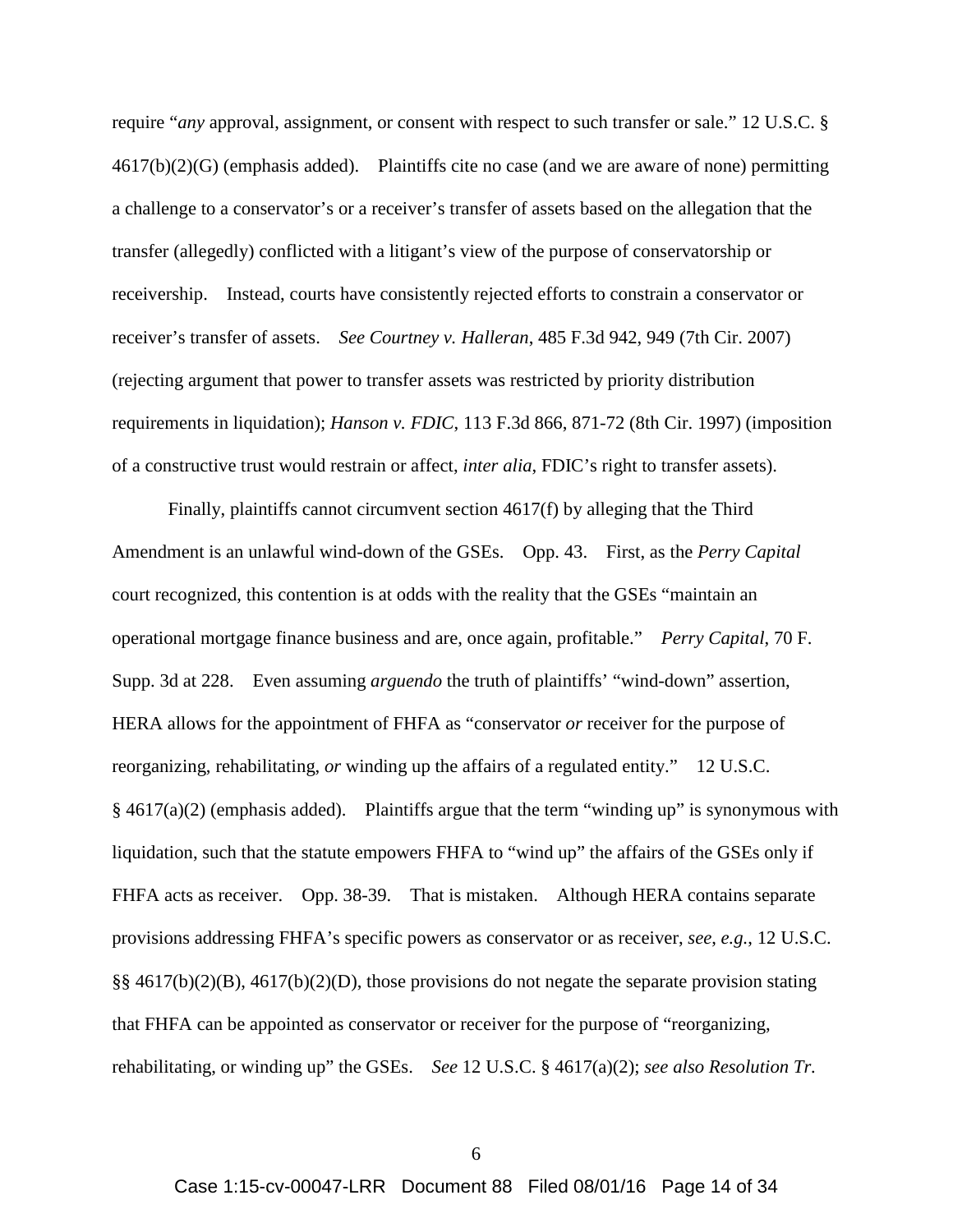*Corp. v. CedarMinn Bldg. Ltd. P'ship*, 956 F.2d 1446, 1451-52 (8th Cir. 1992) ("Throughout FIRREA, Congress specifically articulated when the Corporation was to exercise a duty, right, or power in its capacity as a 'conservator or receiver.' In each instance, it is clear that Congress intended the duty, right, or power to be enjoyed or exercised by both the conservator and the receiver.").

#### **B. Section 4617(f) Also Precludes Claims against the Conservator's Counter-Party, Treasury**

Nor may plaintiffs evade the jurisdictional limit of section 4617(f) by suing Treasury as well as the conservator. The Eighth Circuit, like numerous other courts, has held that the anti-injunction provisions of HERA and FIRREA forbid courts from granting equitable relief directed at counter-parties, as such relief would simply provide a plaintiff with another method to restrain the conservator. *See Dittmer Properties, L.P. v. FDIC*, 708 F.3d 1011, 1017-18 (8th Cir. 2013). Plaintiffs argue, implausibly, that *Dittmer* and related precedents apply only to cases "challenging the conduct or attempting to enforce the legal obligations of the federal conservator or receiver or its ward." Opp. 51. But the cases do not support that supposed distinction.

The Eighth Circuit in *Dittmer* did not employ the test invented by plaintiffs. Instead, the court followed the statutory language, and asked, "whether the challenged action is within the receiver's power or function," and "whether the challenged action would indeed 'restrain or affect' the FDIC's receivership powers." *Dittmer*, 708 F.3d at 1017. Answering both questions in the affirmative, the Eighth Circuit barred the suit against the FDIC's counter-party. *Id.* Other courts employ the same approach: the question is whether the relief requested would, from the conservator's perspective, "restrain or affect" the exercise of conservatorship powers. *See Telematics Int'l, Inc. v. NEMLC Leasing Corp.*, 967 F.2d 703, 707 (1st Cir. 1992)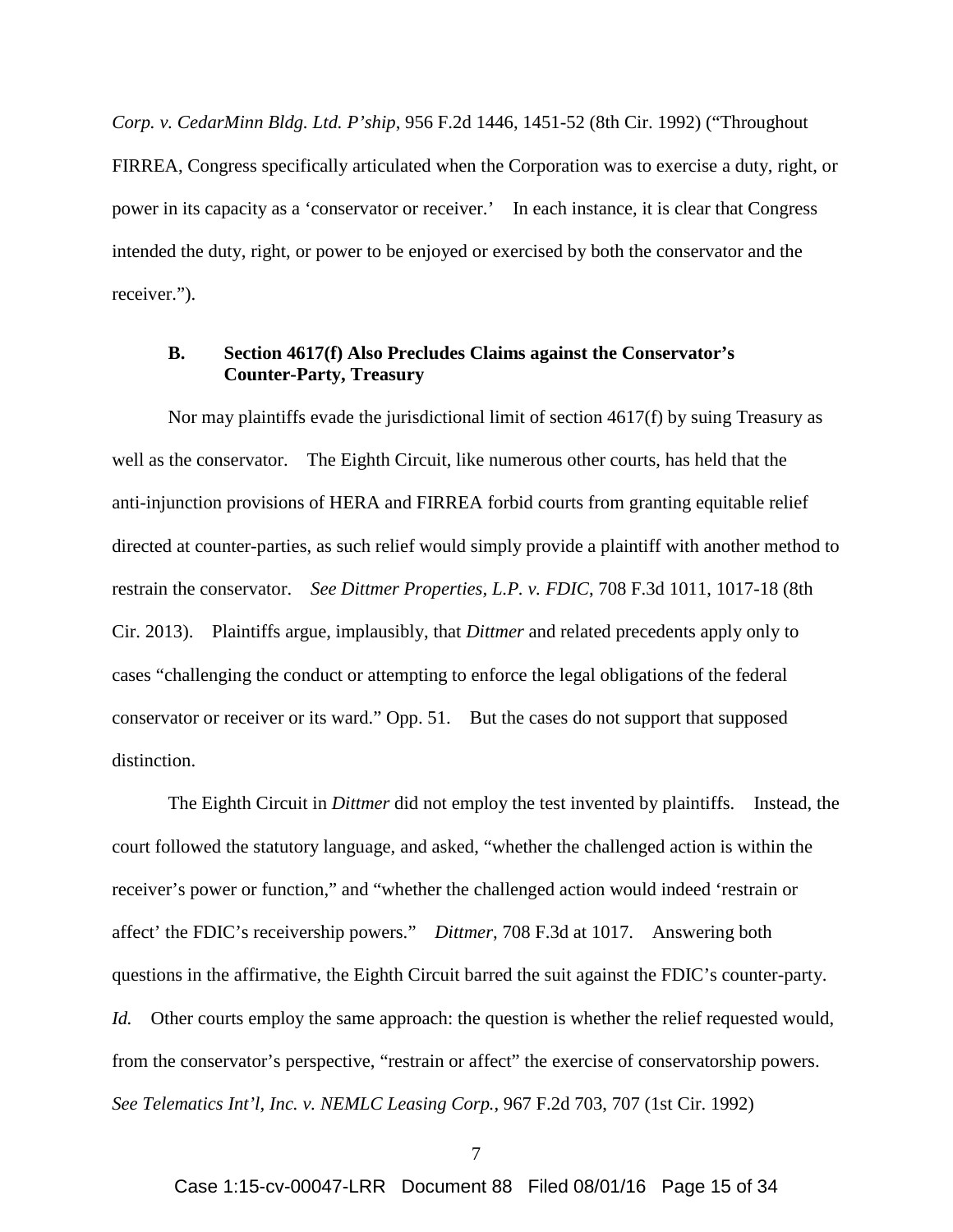("Permitting Telematics to attach the certificate of deposit . . . would have the same effect, from the FDIC's perspective, as directly enjoining the FDIC from attaching the asset. In either event, the district court would restrain or affect the FDIC in the exercise of its powers as receiver."); *Hindes*, 137 F.3d at 160 ("the statute, by its terms, can preclude relief even against a third party, including the FDIC in its corporate capacity, where the result is such that the relief 'restrain[s] or affect[s] the exercise of powers or functions of the [FDIC] as a conservator or a receiver.'") (alterations in original); *St. George Maronite Catholic Church v. Green*, No. CIV.A. SA-94-CA-0334, 1994 WL 763743, at \*4-6 (W.D. Tex. July 25, 1994) (holding, despite allegations that "the contract with [a third party] arose as a result of fraud, a breach of good faith and fair dealing, and deceptive trade practices" that "§ 1821(j) bars any relief that would affect the contract between RTC–Receiver and [the third party].").

Plaintiffs cite to two inapposite cases as support for their claim that they may seek to restrain or affect the conservator of the GSEs by suing FHFA indirectly through its counter-party, Treasury, despite the express language of 12 U.S.C. § 4617(f). But the conservator or receiver was not a party in either case cited by plaintiffs, as the conservator is here. In one case, the court held that the anti-injunction provision did not apply where the lawsuit "focus[ed] on [the third-party's] actions not the actions of the FDIC," and it did "not believe" that the relief sought "would have a chilling effect on the FDIC's ability to transfer bundles of trust deeds to third parties." *Stommel v. LNV Corp.*, No. 2:13CV821DAK, 2014 WL 1340676 at \*5 (D. Utah Apr. 4, 2014). In the other case, plaintiffs had sought a recovery only against the third-party, and the court held that relief "would not 'restrain or affect' [the FDIC as receiver] in any way." *LNV Corp. v. Outsource Serv. Mgmt., LLC*, No. CIV 13-1926 JNE/LIB, 2014 WL 834977, at \*4 (D. Minn. Mar. 4, 2014). The contrast with the present case, in which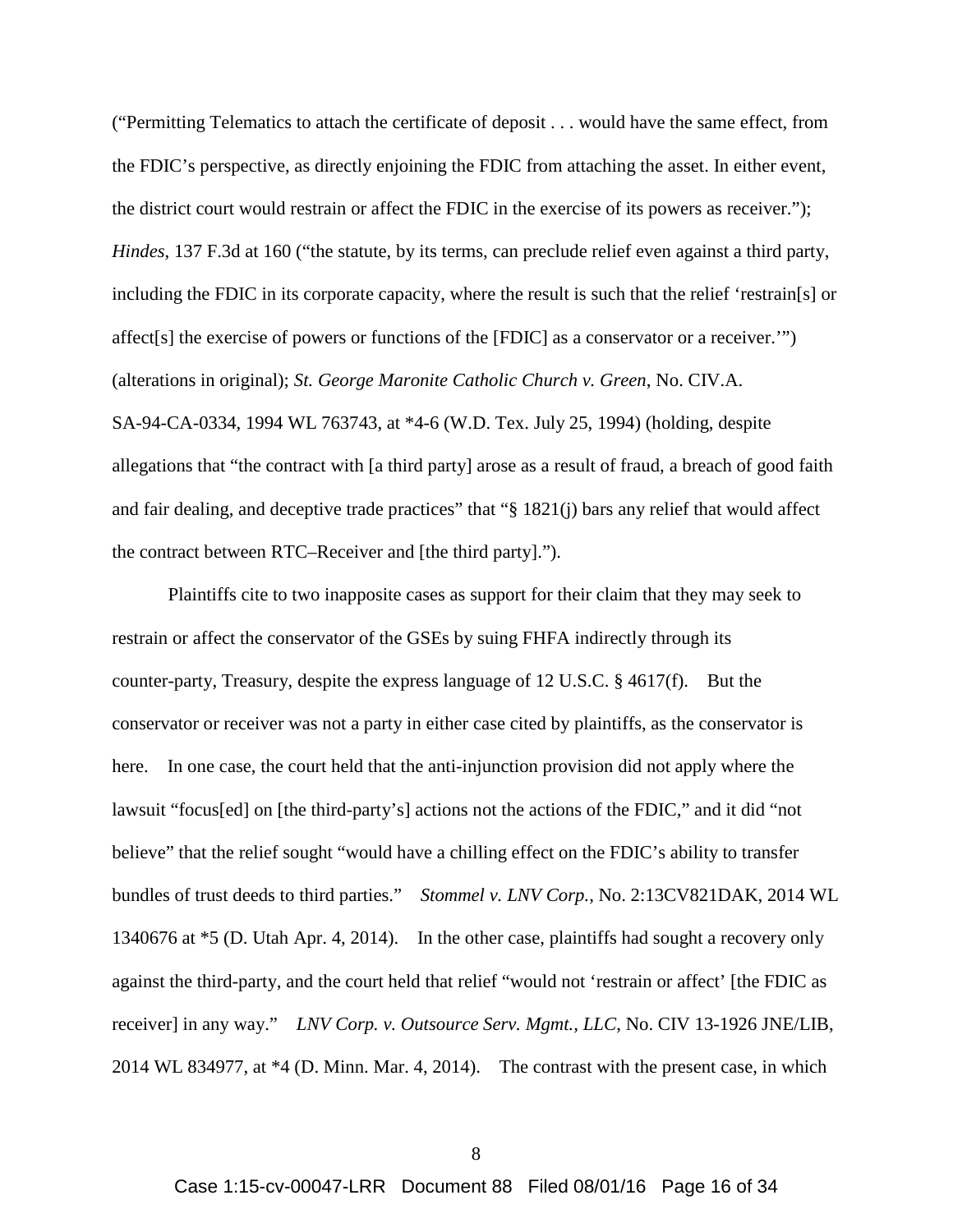plaintiffs sued both Treasury and FHFA, seeking identical injunctive relief, is self-evident.

#### **C. Recent Legislation Confirms That the Third Amendment Constituted a Proper Exercise of Treasury's Authority Under HERA.**

Plaintiffs predicate their claims for relief on a single action: the agreement between the conservator and Treasury to amend the PSPAs for a third time. The newly enacted Consolidated Appropriations Act of 2016 ("the Act"), H.R. 2029 § 702(b), 192 Stat. 2242, 114th Cong. (2015) (enacted Dec. 18, 2015), confirms that plaintiffs' claims are foreclosed by HERA. In the new legislation, Congress ratified Treasury's exercise of its authority to enter into the Third Amendment, including a right to receive the variable dividend. First, Congress expressly recognized Treasury's ongoing authority under HERA to amend the original PSPA. *See id.* § 702(a)(2)(A) (referring to Treasury's authority to "amend[] and restate[]" the PSPAs). Second, Congress specifically identified the Third Amendment when defining Treasury's ongoing authority to amend the original PSPAs. *See id.* (referring to Agreement as amended on "August 17, 2012"). And third, Congress expressly acknowledged Treasury's rights under the stock certificates issued in connection with the Third Amendment, which set forth the variable dividend provision that plaintiffs challenge here. *See id.* § 702(a)(2)(B) (defining the PSPA to include the "terms, powers, preferences, privileges, limitations, or any other conditions" of the "Variable Liquidation Preference Senior Preferred Stock" certificates).

Plaintiffs nonetheless contend that no presumption of ratification can apply here because the new legislation does not expressly mention "the *propriety* of the Net Worth Sweep." Opp. 62. But the doctrine of ratification does not require Congress to explicitly express its approval of an agency's action: the whole point of the doctrine is that Congress is *presumed* to ratify the agency's interpretation of a statute if Congress amends the statute fully aware of that interpretation but takes no steps to halt the agency action. *See N. Haven Bd. of Ed. v. Bell*, 456 U.S. 512, 535 (1982); *see*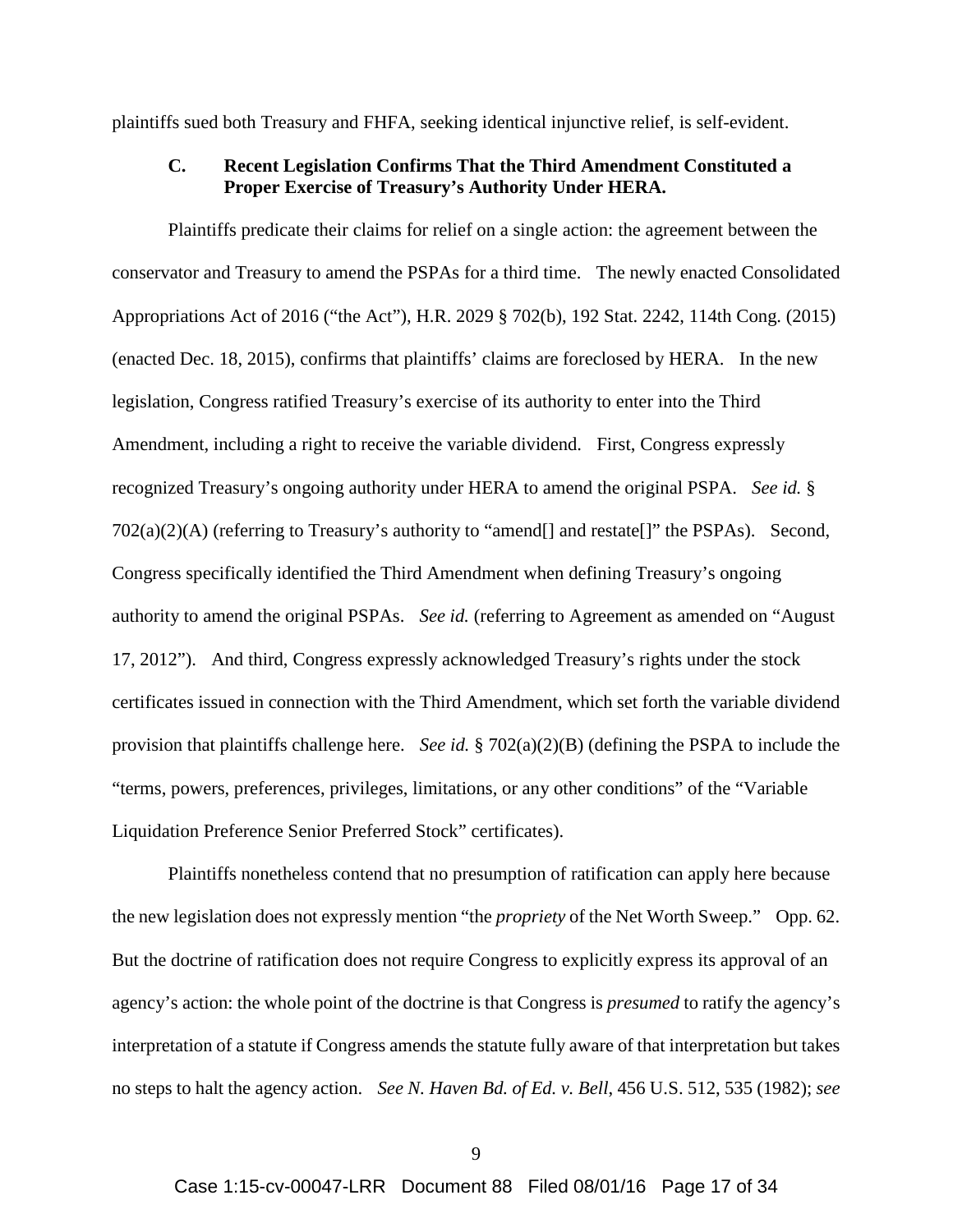Dep't of the Treasury Mem. in Supp. of Mot. to Dism. at 24–26, ECF No. 77-1 ("Treasury Mem.") (citing authorities). This presumption applies here because Congress made other changes to Treasury's authority under HERA, but it did not indicate any disapproval of Treasury's actions in entering into the Third Amendment. *Id*. To the contrary, Congress *expressly* incorporated the variable dividend provision in the Third Amendment into the scope of the new legislation by referencing it in section 702(a)(2)(B). Thus, plaintiffs' reliance on isolated remarks of legislators, Opp. 62–63, is unavailing; by predicating aspects of the new legislation on the Third Amendment, including the variable dividend, Congress approved of the Third Amendment as consistent with Treasury's authority and the duties of the conservator under HERA.

#### **D. Plaintiffs' APA Claims Against Treasury, Which Are Barred By HERA, Also Fail on the Merits.**

For the reasons explained above, HERA deprives the Court of jurisdiction over plaintiffs' claims against Treasury and FHFA. But even if plaintiffs could overcome section 4617(f), their APA claims against Treasury would fail as a matter of law.

> 1. Treasury Did Not Exceed Its Authority Under HERA Because the Third Amendment Did Not Effect a "Purchase" of "Obligations or Other Securities."

Plaintiffs' assertion that the Third Amendment constituted an exercise of Treasury's authority to "purchase any obligations or other securities," 12 U.S.C. § 1719(g)(4), is mistaken. *See* Opp. 53–57. Treasury's authority to purchase new securities from the enterprises expired on December 31, 2009. 12 U.S.C. § 1719(g)(4); *id.* § 1455(l)(4). Its authority to "exercise any rights received in connection" with earlier purchases, as well as its authority to hold or sell securities, never expires. *See id.* § 1719(g)(2)(D); *id.* § 1455(l)(2)(D). When entering into the Third Amendment, Treasury neither made a "purchase" nor received "obligations and other securities," under any meaning of those terms: The Third Amendment did not result in the issuance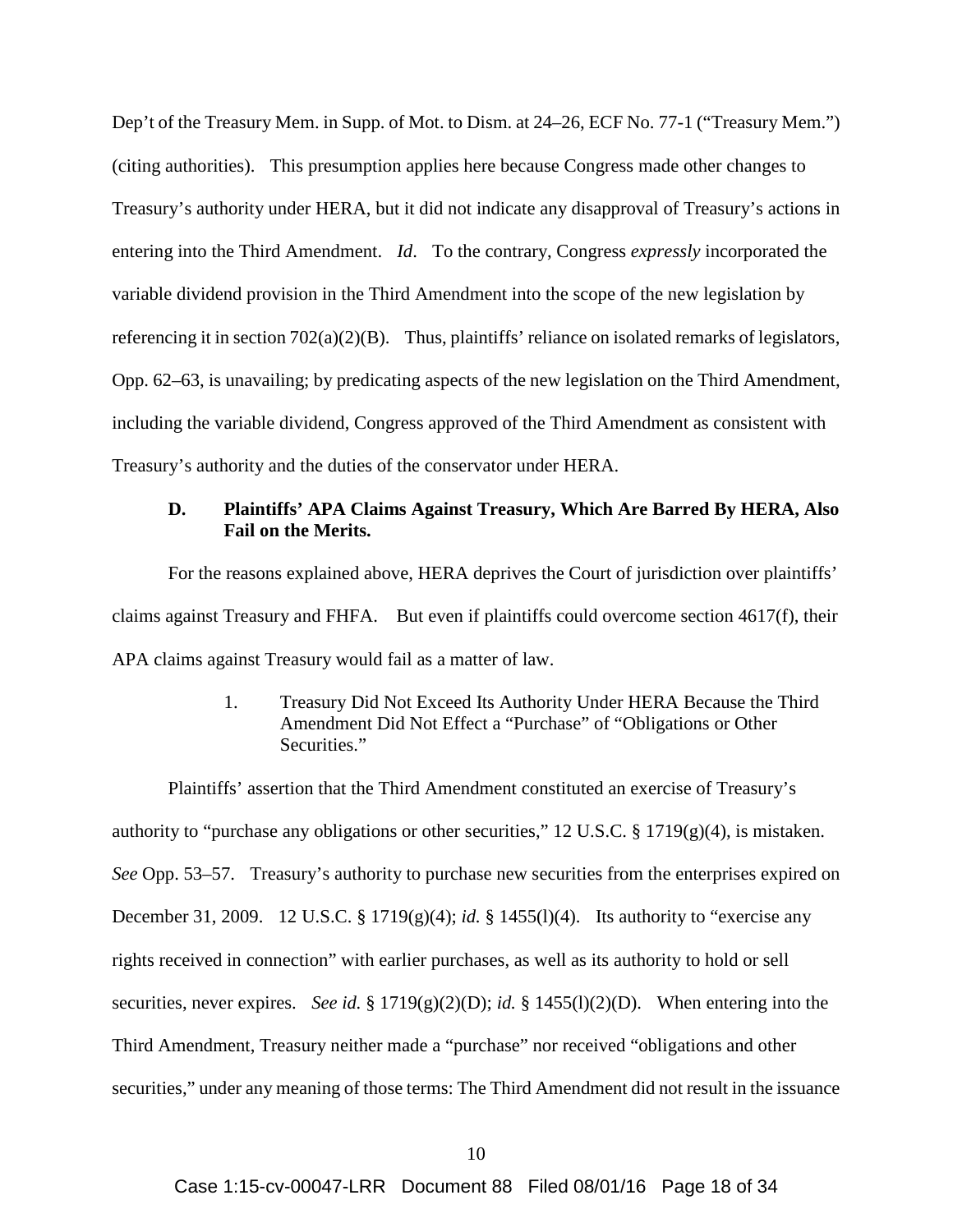of any stock to Treasury, or the commitment of any additional taxpayer funds by Treasury. Rather, it merely altered the compensation structure of the securities Treasury *already* owned by creating "a new formula of dividend compensation for a \$200 billion-plus investment Treasury had *already* made." *Perry Capital*, 70 F. Supp. 3d at 224 (emphasis added).

The Third Amendment plainly falls within Treasury's authority to hold or sell the securities it owns, or to exercise previously secured rights; indeed, the initial PSPAs explicitly conferred upon Treasury the right to amend the PSPAs received in connection with Treasury's 2008 purchase of securities from the GSEs. 5 S*ee* Ex. A. at 13, 27, ECF No. 77-2. But if there were any doubt about Treasury's ongoing authority to amend the initial PSPAs, recently enacted legislation should eliminate it. *See* Consolidated Appropriations Act of 2016, § 702(a)(2)(A) (enacted Dec. 18, 2015). As Treasury explained in its opening brief, Congress recently recognized Treasury's ongoing right to "amend[] and restate[]" the PSPAs, *id.* § 702(a)(2)(A), and expressly acknowledged Treasury's rights under the stock certificates issued in connection with the Third Amendment. *See id.* § 702(a)(2)(B). Plaintiffs' claim that Treasury has no "power to amend the terms of Treasury's investment in the Companies," Opp. 54, is thus unavailing.

Plaintiffs further argue that, because the Third Amendment involved an "exchange of value," it necessarily resulted in a "purchase" of new securities. Opp. 55. But an "exchange of value" is also the touchstone of any valid contract amendment. *See, e.g.*, *Robinson v. Ada S. McKinley Cmty. Servs.*, 19 F.3d 359, 364 (7th Cir. 1994) ("A valid modification requires an offer,

 <sup>5</sup> Plaintiffs' argument is particularly anomalous in light of other provisions of HERA which explicitly recognize the distinction between a purchase and a modification to an existing agreement, and expressly provided funding for such modifications. *See* 12 U.S.C. § 1719(g)(3) ("[a]ny funds expended for the purchase of, or modifications to, obligations and securities, or the exercise of any rights received in connection with such purchases under this subsection shall be deemed appropriated at the time of such purchase, modification, or exercise").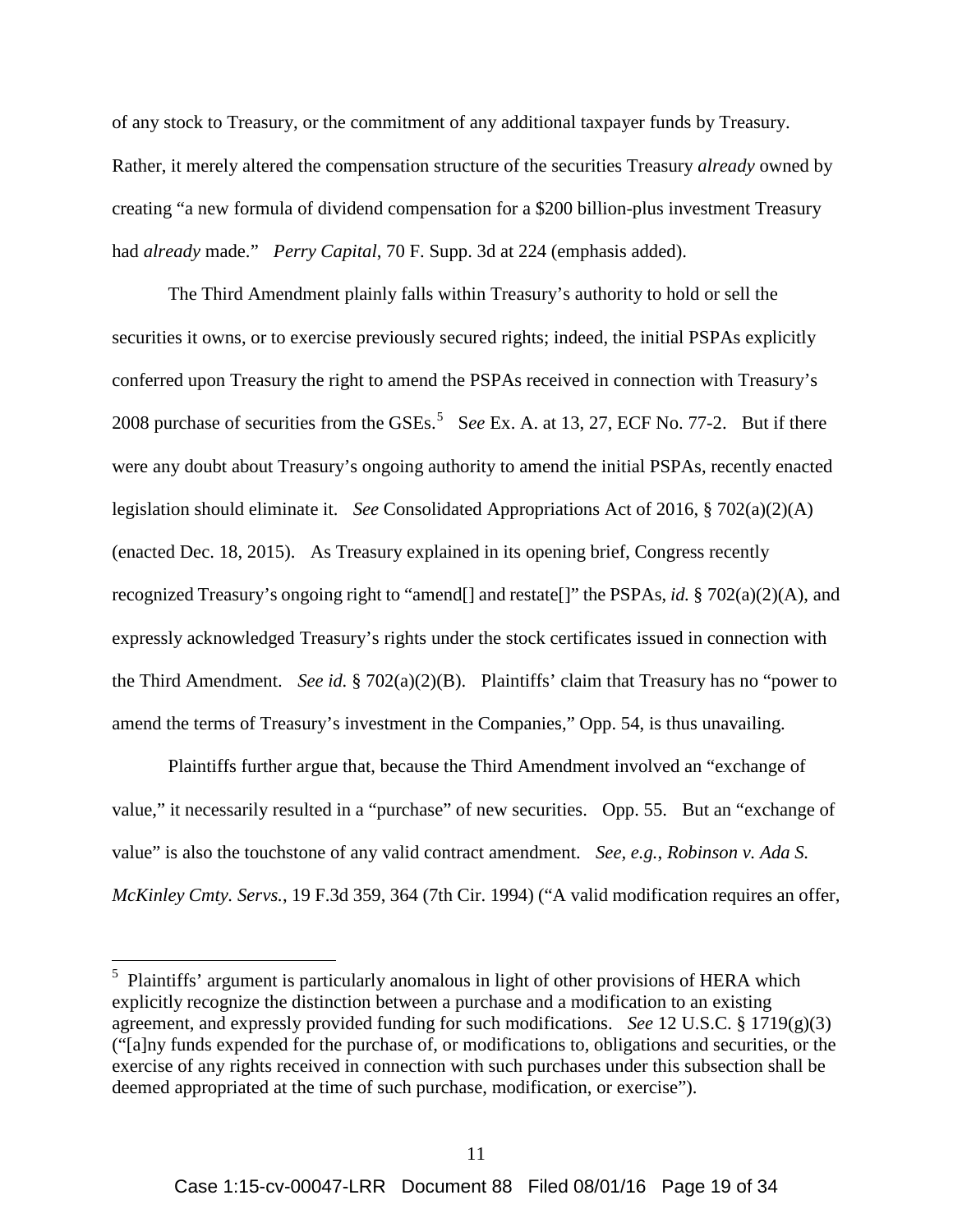acceptance, and consideration."); E. Allan Farnsworth, Farnsworth on Contracts § 4.21 (3d ed. 2004). What is more, the fact that Treasury exercised its right to amend the initial PSPAs jointly with FHFA makes it no less the exercise of a "right." A contract confers a "right" to be "exercised" even when the right is to be exercised jointly. *See, e.g.*, *Public Serv. Co. of New Hampshire v. Hudson Light & Power Dep't*, 938 F.2d 338, 345, 347 (1st Cir. 1991) (rejecting "attempt by appellants . . . to impede [one party's] exercise of its exclusive contractual right to enter into an agreement with [the counter-party] to modify the Sellback Agreement."). A right, as plaintiffs assert, Opp. 54, is a "legal, equitable, or moral entitlement to do something," and to "exercise" means to "make use of; to put into action" or "[t]o implement the terms of." Black's Law Dictionary 916 (10th ed. 2014). When Treasury and FHFA agreed to the Third Amendment, they "ma[d]e use of" their "legal  $\ldots$  entitlement" to amend the original PSPAs.<sup>6</sup>

For several reasons, plaintiffs cannot revive their textually deficient "purchase" argument by means of the fundamental change doctrine. First, when courts discuss the "fundamental change" doctrine, they are not elaborating on the meaning of the word "purchase." They are instead discussing the meaning of an exception to the judicially-created "purchaser-seller" limitation to the implied cause of action under section 10(b) of the Securities Exchange Act. *See 7547 Corp. v. Parker & Parsley Dev. Partners, L.P.*, 38 F.3d 211, 226 (5th Cir. 1994) ("Standing under these provisions requires that a plaintiff be an actual 'purchaser' or 'seller' of securities who

 <sup>6</sup> Plaintiffs cite *United States v. Petty Motor Co.*, 327 U.S. 372 (1946), for the assertion that a contractual "right" cannot entail mutual agreement. Opp. 54. *Petty Motor* was a takings case that concerned the amount of just compensation the government owed to tenants of a property that the government had appropriated. The Supreme Court determined that the tenants were entitled to damages equal to the value of the remainder of their lease. *Petty Motor*, 327 U.S. at 380. In a footnote, the Court noted that plaintiffs were not entitled to damages based on the expected renewal of their leases, even though the building's landlord had often extended their leases through "mutual consent." *Id*. at 380 n.9. It was the terms of the lease, not the parties' informal expectations, that delineated the tenants' "rights" to compensation. *Id*.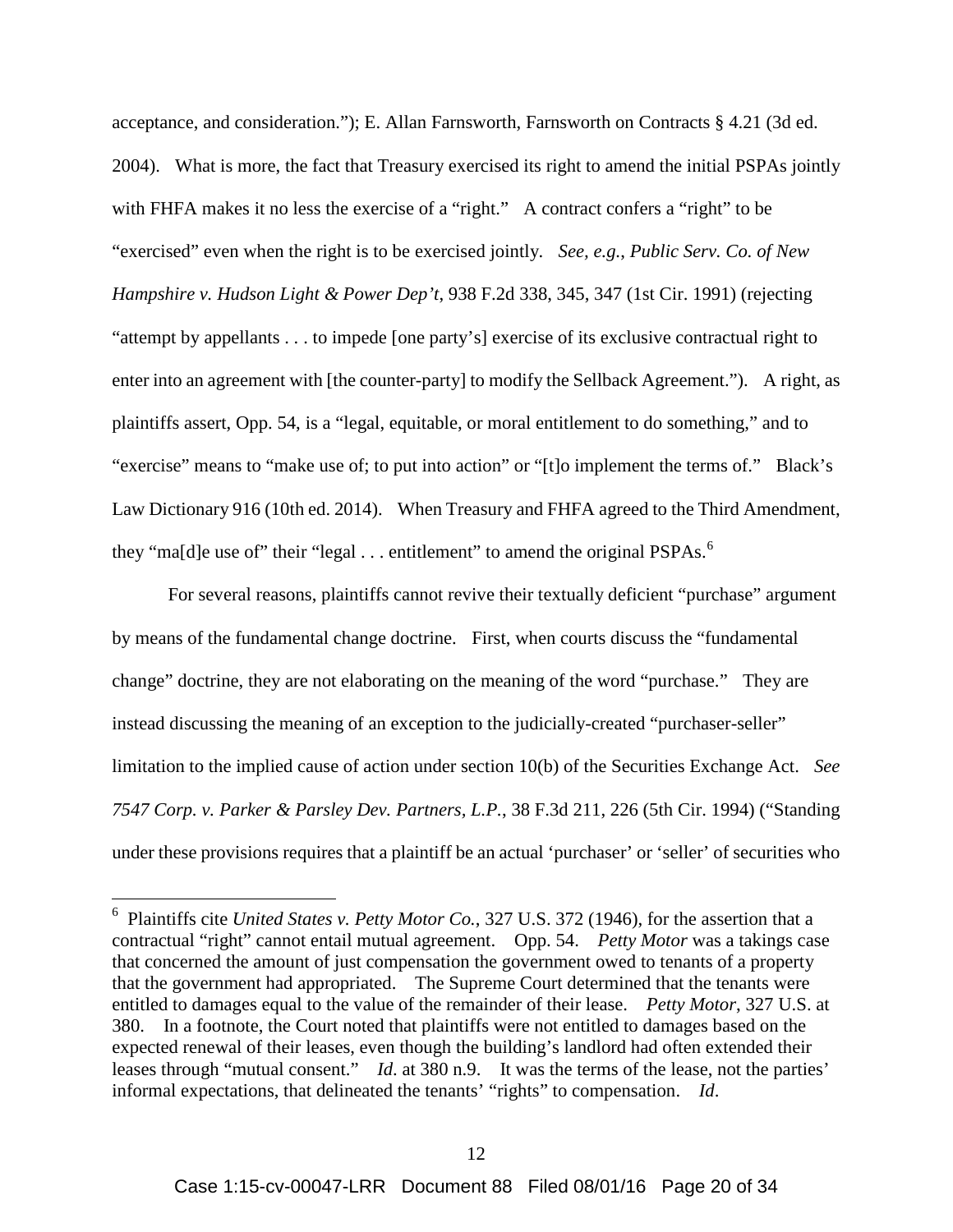has been injured by deception or fraud 'in connection with' the purchase or sale . . . . The federal courts have created an exception to this rule when [an] investor's interest in a company is fundamentally altered through a merger, acquisition, or liquidation."); *see also Jacobson v. AEG Capital Corp.*, 50 F.3d 1493, 1498 (9th Cir. 1995) (same). Further, many courts have never recognized the "fundamental change" doctrine even in the securities fraud context in which it arose, while other circuits have expressly declined to adopt it. *See Isquith by Isquith v. Caremark Int'l, Inc*., 136 F.3d 531, 535 (7th Cir. 1998); *see also Katz v. Gerardi*, 655 F.3d 1212, 1221 (10th Cir. 2011).<sup>7</sup> Undaunted, plaintiffs insist that the doctrine's rejection even in the section 10(b) context in which it arose "do[es] not call into question" the doctrine as an interpretive tool for HERA. Opp. 56 n.19. However, "esoteric and dubious judge-made doctrine[s]," *Isquith*, 136 F.3d at 535, from disparate legal contexts, are not used to shed light on the meaning of terms in entirely different statutes, particularly where there is sharp disagreement over the validity of that doctrine. *Cf. Bruesewitz v. Wyeth*, 562 U.S. 223, 243 (2011); *Jama v. Immigration & Customs Enf't*, 543 U.S. 335, 349 (2005). Nonetheless, even if this anti-fraud doctrine could somehow be imported to HERA, plaintiffs make no attempt to explain how it could apply where the supposed "purchaser," in this case, Treasury, does not claim to have been defrauded. *See* Treasury Mem. 20 n.11.

Finally, plaintiffs cite an Internal Revenue Service tax regulation, 26 C.F.R. § 1.1001-3, which addresses the circumstances in which "modification of the terms of a debt instrument" qualifies as an "exchange" of property, such that any financial gain resulting from the modification

 <sup>7</sup> Further, *SEC v. Nat'l Securities, Inc.*, 393 U.S. 453 (1969), does not stand for the proposition that "holders of a fundamentally changed security are considered purchasers of new securities," Opp. 55, 56. That case did not rely on the "purchase" language of section 10(b), but rather on the "broad antifraud purposes" of section 10(b) which were "furthered" by their application to an alleged deceptive scheme in which shareholders exchanged their stock as part of a merger. 393 U.S. at 467.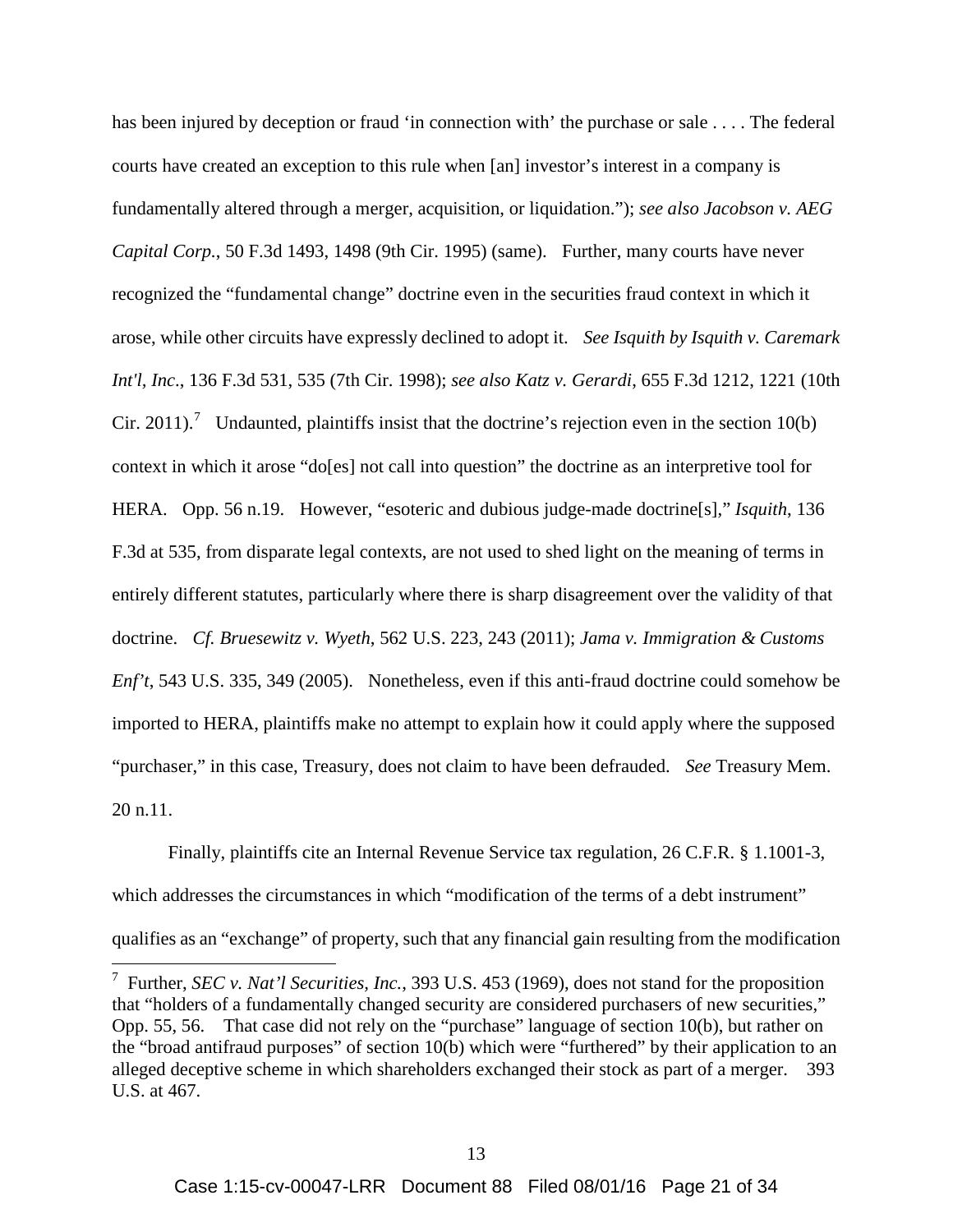must be declared as income. Plaintiffs provide no reason to believe that Congress intended the word "purchase" to be read synonymously with the word "exchange," as used by the IRS in a tax regulation addressing debt instruments. *See Perry Capital*, 70 F. Supp. 3d at 224 (rejecting identical argument).

#### 2. Plaintiffs' APA Claim Alleging that Treasury Breached a Fiduciary Duty is Without Basis.

Plaintiffs next argue that Treasury acted arbitrarily and capriciously by failing to consider fiduciary duties, which, according to plaintiffs, arise under Delaware and Virginia law. As a preliminary matter, the APA provides no cause of action for claims arising under state law. *See El-Shifa Pharm. Indus. Co. v. United States*, 607 F.3d 836, 854 (D.C. Cir. 2010) (Kavanaugh, J., concurring) ("contrary to [p]laintiffs' inventive arguments, the APA does not borrow state law or permit state law to be used as a basis for seeking injunctive or declaratory relief against the United States"); *cf. Preferred Risk Mut. Ins. Co. v. United States*, 86 F.3d 789, 793 (8th Cir. 1996) ("[T]he APA['s] . . . own language and the case law interpreting it clearly reject the conception of the APA as substantive, mandating free-wheeling judicial review of any agency action."). Plaintiffs' claim fails for this reason alone.

In an attempt to get around this problem, plaintiffs assert that a regulation authorizing the GSEs to designate state corporate law for their internal by-laws somehow creates a fiduciary duty on the part of Treasury. Opp. 60-61 (citing 12 C.F.R. 1239.3). But a regulation applicable to the GSEs cannot obviate the Supremacy Clause for the entire Executive Branch; only *Congress* can choose to apply state law to a federal agency like Treasury. *Hancock v. Train*, 426 U.S. 167, 179 (1976) ("[W]here 'Congress does not affirmatively declare its instrumentalities or property subject to regulation,' 'the federal function must be left free of regulation.'"); *State of Ariz. v. Bowsher*,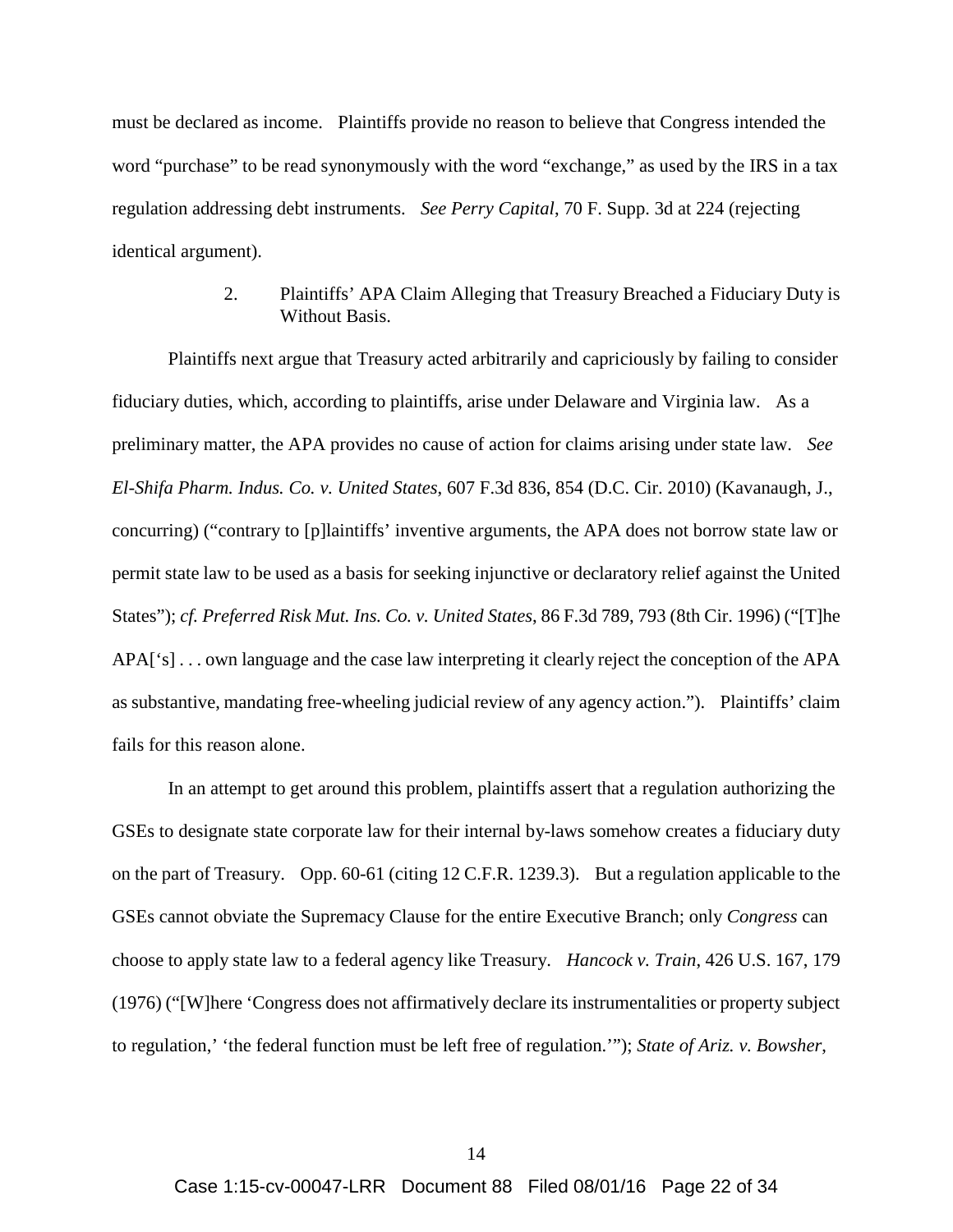935 F.2d 332, 334 (D.C. Cir. 1991) (same). $8$  The government possesses fiduciary duties "only to the extent it expressly accepts those responsibilities by statute," *United States v. Jicarilla Apache Nation*, 564 U.S. 162, 177 (2011), and Congress has not accepted such fiduciary duties here.<sup>9</sup>

In all events, any fiduciary duty claim of the sort that plaintiffs attempt to assert would be inconsistent with federal law, and therefore would be preempted. Plaintiffs respond that it would not be "at all inconsistent," Opp. 61, for Treasury to act in their benefit as well as fulfill its public purposes under HERA. The conflict is obvious, however. If Treasury were to owe state-law fiduciary duties to the GSEs' shareholders, as plaintiffs contend, Treasury would bear an "unyielding" duty "to act in the best interests of [the] shareholders." *Cede & Co. v. Technicolor, Inc.*, 634 A.2d. 345, 360 (Del. 1993). But HERA plainly does not permit Treasury to place the interest of shareholders above all other considerations, including protection of the taxpayers; quite the contrary, HERA required Treasury to consider the public interest when it made investment decisions with respect to the GSEs, such as its decision to enter into the PSPAs. *See* 12 U.S.C. §  $1719(g)(1)(C)$  (directing Treasury to consider several factors "to protect the taxpayers" before

 <sup>8</sup> Plaintiffs claim to find limits to the Supremacy Clause by citing two cases, *James Stewart & Co. v. Sadrakula*, 309 U.S. 94, 99 (1940), and *Pac. Coast Dairy v. Dep't of Agric. of Cal.*, 318 U.S. 285, 294 (1943). *See* Opp. 60. But neither case has anything to do with the intergovernmental immunity doctrine; both cases address interim laws applied to third parties (not the government) when tracts of land are transferred between the federal government and the states. *See Sadrakula*, 309 U.S. at 99 ("The Constitution . . . has long been interpreted so as to permit the continuance until abrogated of those rules existing at the time of the surrender of sovereignty which govern the rights of the occupants of the territory transferred."); *Pac. Coast Dairy*, 318 U.S. at 294 ("When the federal government acquired the tract, local law not inconsistent with federal policy remained in force until altered by national legislation.").

<sup>9</sup> *Cobell v. Norton*, 240 F.3d 1081 (D.C. Cir. 2001), cited in page 58 of the opposition, is of no help to plaintiffs. The fiduciary duties of the United States as a trustee of tribal land and property, discussed in that case, "can only arise from a statute, treaty, or executive order." *Id.* at 1098-99 (quoting *National Wildlife Federation v. Andrus*, 642 F.2d 589, 611 (D.C. Cir. 1980)). The case in fact holds that where, as here, Congress has not imposed such a fiduciary duty, none exists.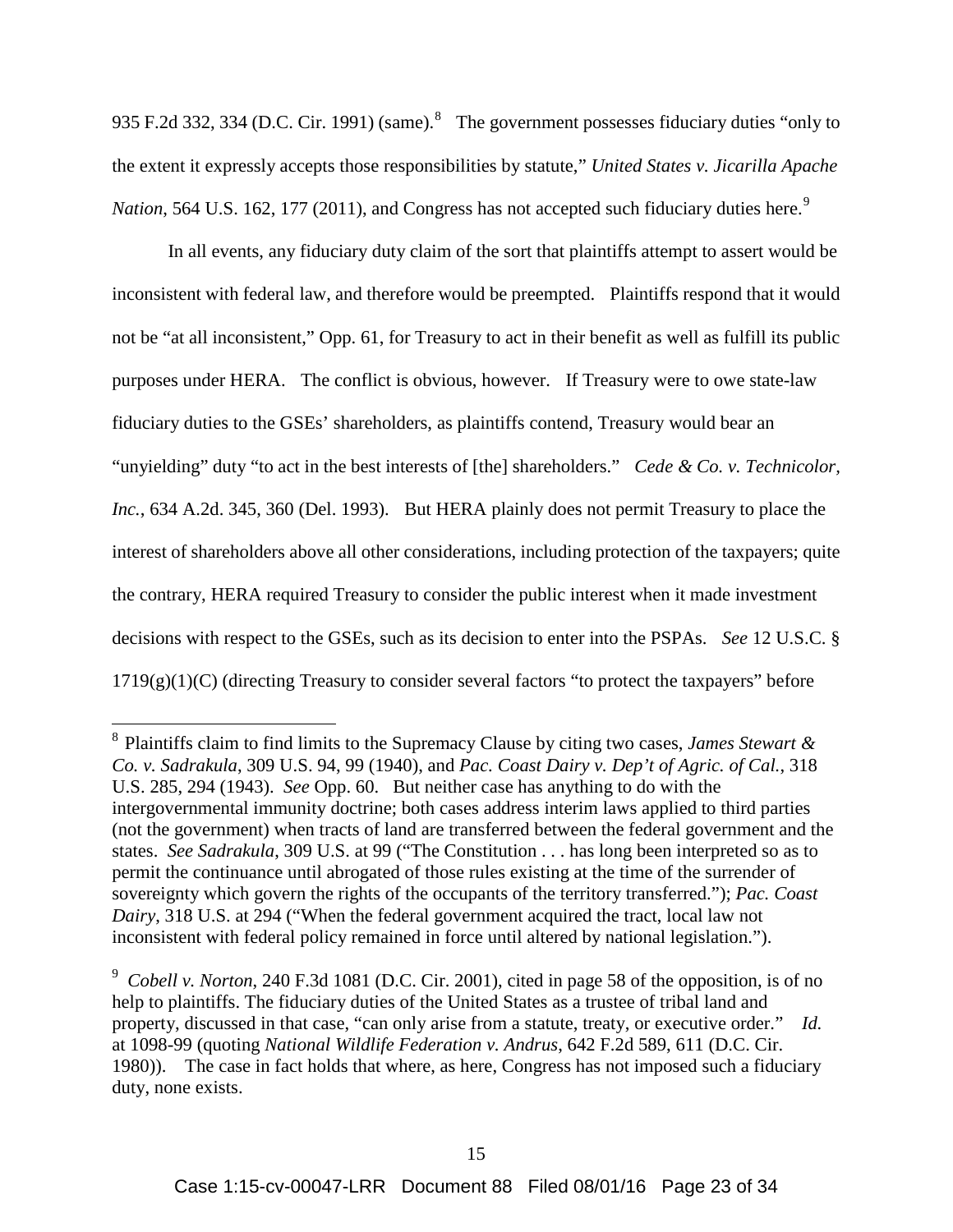exercising its purchase authority, including "[t]he need for preferences or priorities regarding payments to the Government"). A state-law obligation for Treasury to maximize the return for GSE shareholders, to the exclusion of taxpayer protection or the health of the mortgage markets, "would present a significant and direct conflict" with Treasury's "obligation to act in the public interest," *Starr Int'l Co. v. Fed. Reserve Bank of N.Y.*, 742 F.3d 37, 42 (2d Cir. 2014), and thus is preempted. *Id.* at 41-42 ("Delaware fiduciary duty law cannot be applied to FRBNY's rescue activities consistently with adequate protection of the federal interests at stake in stabilizing the national economy.").

Even if state law could supply the basis for a claim against Treasury, a fiduciary relationship would not arise because Treasury is not a "controlling shareholder" within the meaning of state law. Plaintiffs counter that they have *alleged* that Treasury is a controlling shareholder, and therefore the Court must treat this allegation as true. Opp. 59–60. That is wrong. Pleading "labels and conclusions" simply "will not do," *Ashcroft v. Iqbal*, 556 U.S. 662, 678 (2009) (quoting *Bell Atl. Corp. v. Twombly*, 550 U.S. 544, 555 (2007)), and the existence of a controlling shareholder relationship is a question of law.<sup>10</sup> *See Starr Int'l Co. v. Fed. Reserve Bank of N.Y.*, 906 F. Supp. 2d 202, 216**–**30 (S.D.N.Y. 2012). Plaintiffs make no attempt to answer the arguments of the opening brief that their allegations are simply insufficient as a matter of law to establish that Treasury is a controlling shareholder.<sup>11</sup> Treasury Mem. 28-30.

 <sup>10</sup> *Gradient OC Master, Ltd v. NBC Universal, Inc.*, 930 A.2d 104 (Del. Ch. 2007), which plaintiffs cite elsewhere, *see* Opp. 72 & 74, undermines their position. There, the court held that plaintiffs failed to show that either defendant constituted "a *de facto* or controlling shareholder" in the absence of evidence that defendants had "close to a majority of shares," regardless of allegations concerning NBCU's "impact on the Board's decisions" as a "result of contractual obligations between NBCU and ION." *Id.* at 130–31.

<sup>&</sup>lt;sup>11</sup> Their lone argument, a citation to the CBO's budgetary treatment of the GSEs, Opp. 59, is unavailing. CBO includes the GSEs' operations in the federal budget because they are under the conservatorship of a federal agency and the taxpayers' commitment of funds has provided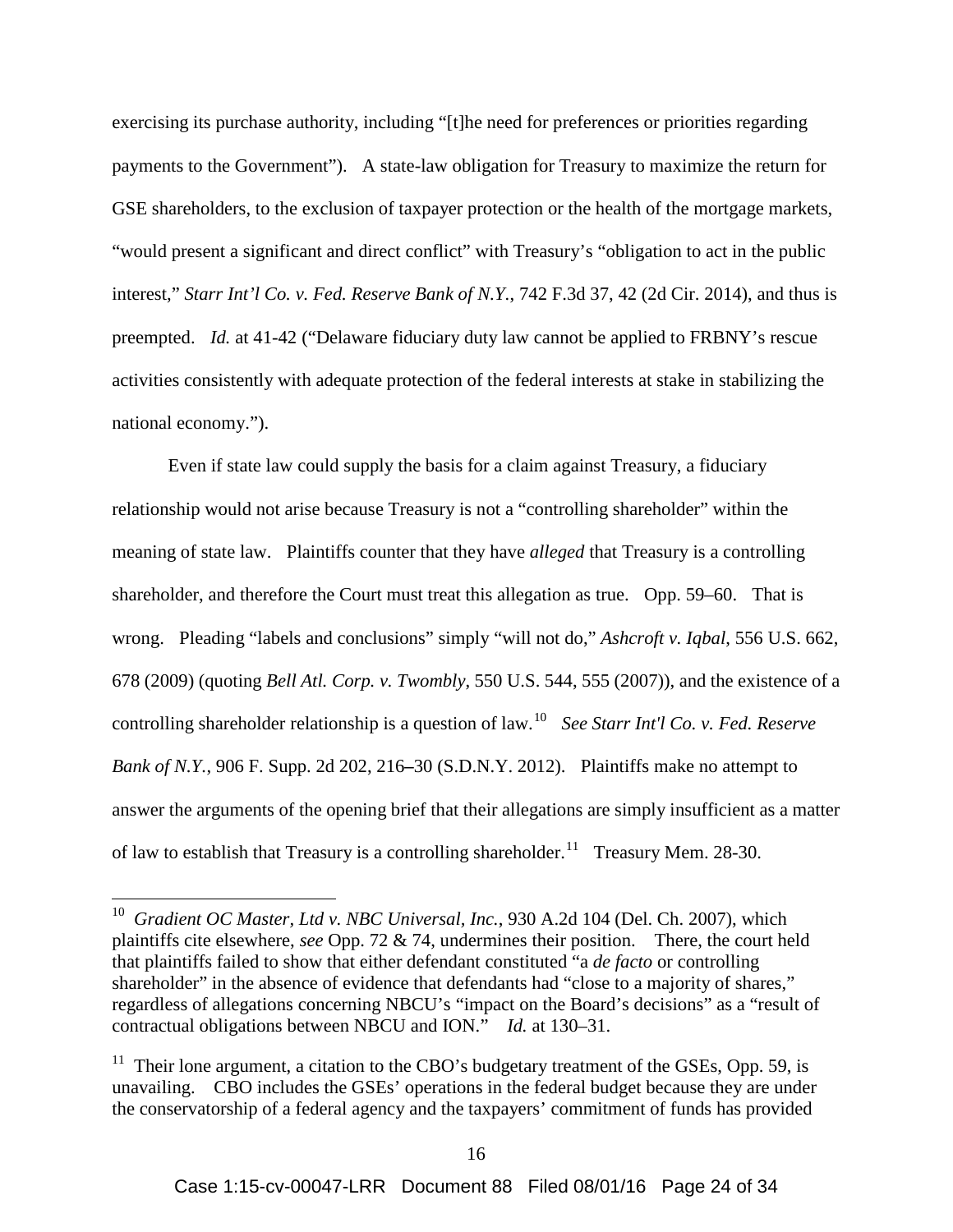#### **II. Plaintiffs Cannot Bring Claims Based on Their Status as Shareholders in the GSEs**

Plaintiffs' suit fails under a second, independent bar in HERA, which prohibits suits by shareholders of the GSEs during conservatorship. "[T]he plain meaning of [section 4617(b)(2)(A) of HERA] is that *all* rights previously held by [the GSEs'] stockholders, including the right to sue derivatively, now belong exclusively to the FHFA." *In re Fed. Home Loan Mortg. Corp. Derivative Litig*. (*In re Freddie Mac*), 643 F. Supp. 2d 790, 795 (E.D. Va. 2009).

Plaintiffs attempt to evade section  $4617(b)(2)(A)$  by arguing that the statute transferred only some shareholder rights to FHFA, while preserving a shareholder's right to bring a direct claim, Opp. 63-67, and that their claims are direct, not derivative, Opp. 67-75. In addition, they argue that, notwithstanding HERA, the APA provides them with a cause of action to bring direct claims. Opp. 68–69. However, as explained below, the claims that plaintiffs seek to assert here are derivative, not direct. But regardless of how they are characterized, plaintiffs' claims are plainly barred under HERA.

#### **A. Plaintiffs' Claims Are Derivative.**

 $\overline{a}$ 

Plaintiffs do not contest that their standing to assert a federal cause of action is a matter of federal law. *See* Treasury Mem. 25. Federal law, including the prudential shareholder standing doctrine, frequently requires federal courts to distinguish between direct and derivative claims. *See Franchise Tax Bd. v. Alcan Aluminum Ltd*., 493 U.S. 331, 336 (1990); *Am. Airways Charters Inc. v. Regan*, 746 F.2d 865, 873 n.14 (D.C. Cir. 1984) ("[N]o shareholder—not even a sole shareholder—has standing in the usual case to bring suit in an individual capacity on a claim that belongs to the corporation."). It is well-established in the Eighth Circuit that "a shareholder or

them with all of their operating capital in conservatorship. Congressional Budget Office, CBO's Budgetary Treatment of Fannie Mae and Freddie Mac 7 (2010). Whether or not Treasury is a controlling shareholder under state law plays no part in the CBO's analysis. *Id.*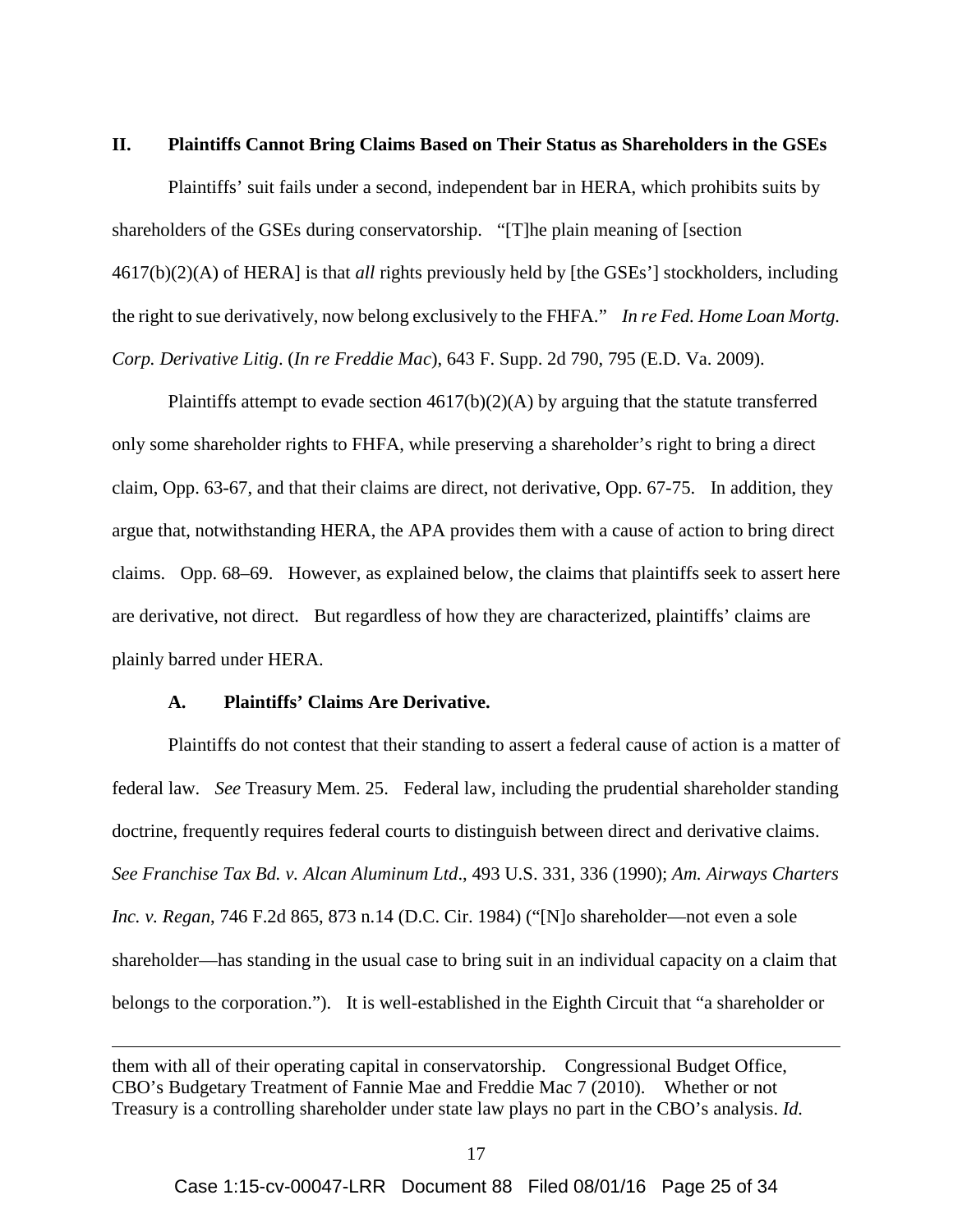officer of a corporation cannot recover for legal injuries suffered by the corporation." *Jewell v. United States*, 548 F.3d 1168, 1173 (8th Cir. 2008) (citing *Heart of Am. Grain Inspection Serv., Inc. v. Missouri Dep't of Agric.*, 123 F.3d 1098, 1102 (8th Cir. 1997)). Pursuant to this principle, financial injuries suffered by plaintiffs by virtue of their shareholdings do not suffice to provide shareholders with standing. "As we have noted elsewhere, 'actions to enforce corporate rights . . . cannot be maintained by a stockholder in his own name . . . even though the injury to the corporation may incidentally result in [the stockholder's financial loss].'" *Jewell*, 548 F.3d at 1173 (quoting *Potthoff v. Morin*, 245 F.3d 710, 716 (8th Cir. 2001) (alterations in original). The distinction between derivative and direct claims applies fully to claims under the APA. *See Sec. Indus. & Fin. Markets Ass'n v. Commodity Futures Trading Comm'n*, 67 F. Supp. 3d 373, 408 (D.D.C. 2014) (dismissing APA claim based on shareholder standing rule).

Plaintiffs claim that the requirement of a separate and distinct injury is met by their claim that the Third Amendment "destroy[ed] the economic interest in the Companies to which Plaintiffs are entitled as owners of stock." Opp. 72. That claim is plainly insufficient: It rests on their contention that, absent the Third Amendment, the GSEs would have surplus capital which might eventually result in the GSEs exiting conservatorship and, eventually, paying dividends to plaintiffs. *See* Opp. 2 ("the Net Worth Sweep prevents Fannie and Freddie from *ever* being sound and solvent, because it prohibits them from building *any* capital"); Opp. 16 (funds could have been used to "prudently build capital reserves and prepare to exit conservatorship"); Opp. 23 (Third Amendment allegedly "ensured that all of their anticipated profits would flow to Treasury rather than being used to rebuild capital."). The Eighth Circuit rejected a similar claim to standing in *In re AFY*, 734 F.3d 810 (8th Cir. 2013), where a shareholder attempted to appeal from a Bankruptcy Court decision converting a Chapter 11 petition to a Chapter 7 petition. The shareholders had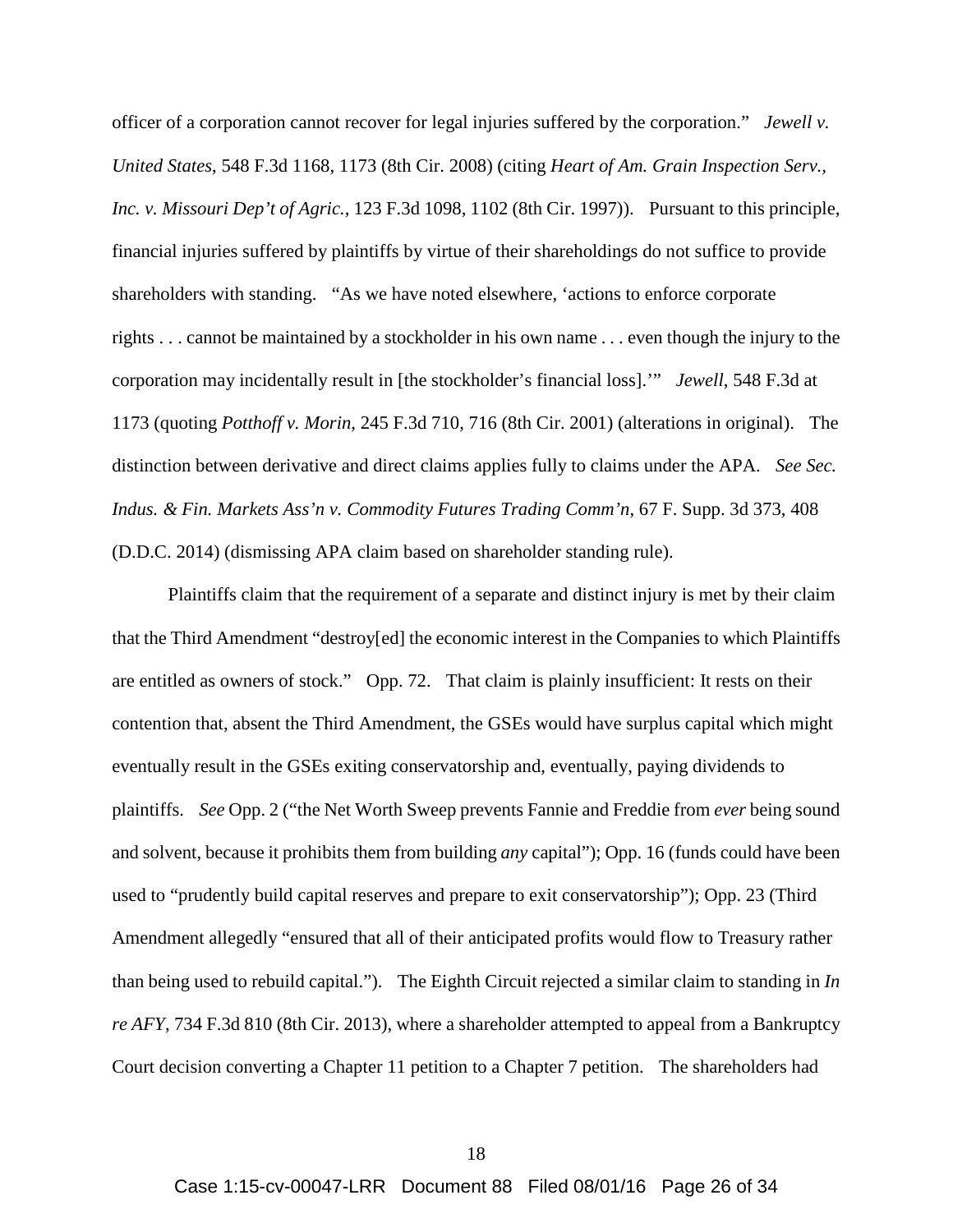argued in that case that they had standing to appeal because the bankruptcy estate "would be solvent if this court reverses, in a separate appeal, the bankruptcy court's decision allowing certain claims against [the company's] estate; and . . . '[w]here the debtor is solvent and there is a surplus for shareholders, the shareholders have standing to appeal from orders affecting the surplus.'" *Id*. at 822. The Eighth Circuit held that plaintiffs lacked prudential standing to appeal. "Under the shareholder standing rule, appellants do not have standing because the interest they assert is indirect and derivative of [the company]. Any 'surplus would belong to [the company] and not to [appellants, its] shareholders. [The company], through its officers and directors, will decide whether to retain the capital or distribute it to shareholders.'" *Id.* at 823 (quoting *In re Cent. Ice Cream Co.*, 62 B.R. 357, 359-60 (N.D. Ill. 1986)). Similarly here, the alleged "dissipation of assets," Am. Compl. ¶ 23, ECF. No. 61, does not give rise to a direct claim.

Further, plaintiffs' argument for standing depends upon an internal inconsistency: They argue in one portion of their brief that their APA claims surmount the jurisdictional barrier of section 4617(f) by alleging that FHFA took actions that were detrimental to the GSEs and contrary to FHFA's statutory obligations as conservator of the GSEs, *see* Opp. 36, while insisting later in the same brief that their APA claims are nevertheless "direct" claims because "Plaintiffs—not Fannie and Freddie—suffered the specific injury complained of here." Opp. 72. Plaintiffs cannot ignore that their amended complaint is replete with allegations of harm *to the GSEs*. *See, e.g.*, Am. Compl. ¶ 110 (alleging the Third Amendment "plainly harms, rather than promotes, the soundness and solvency of the Companies"); *id*. ¶ 136 (alleging the Conservator has "operate[d] the company for its own benefit while stripping it of its assets"); *id*. ¶ 137 (alleging the Third Amendment is "detriment[al]" to the GSEs). Plaintiffs cannot argue for jurisdiction over their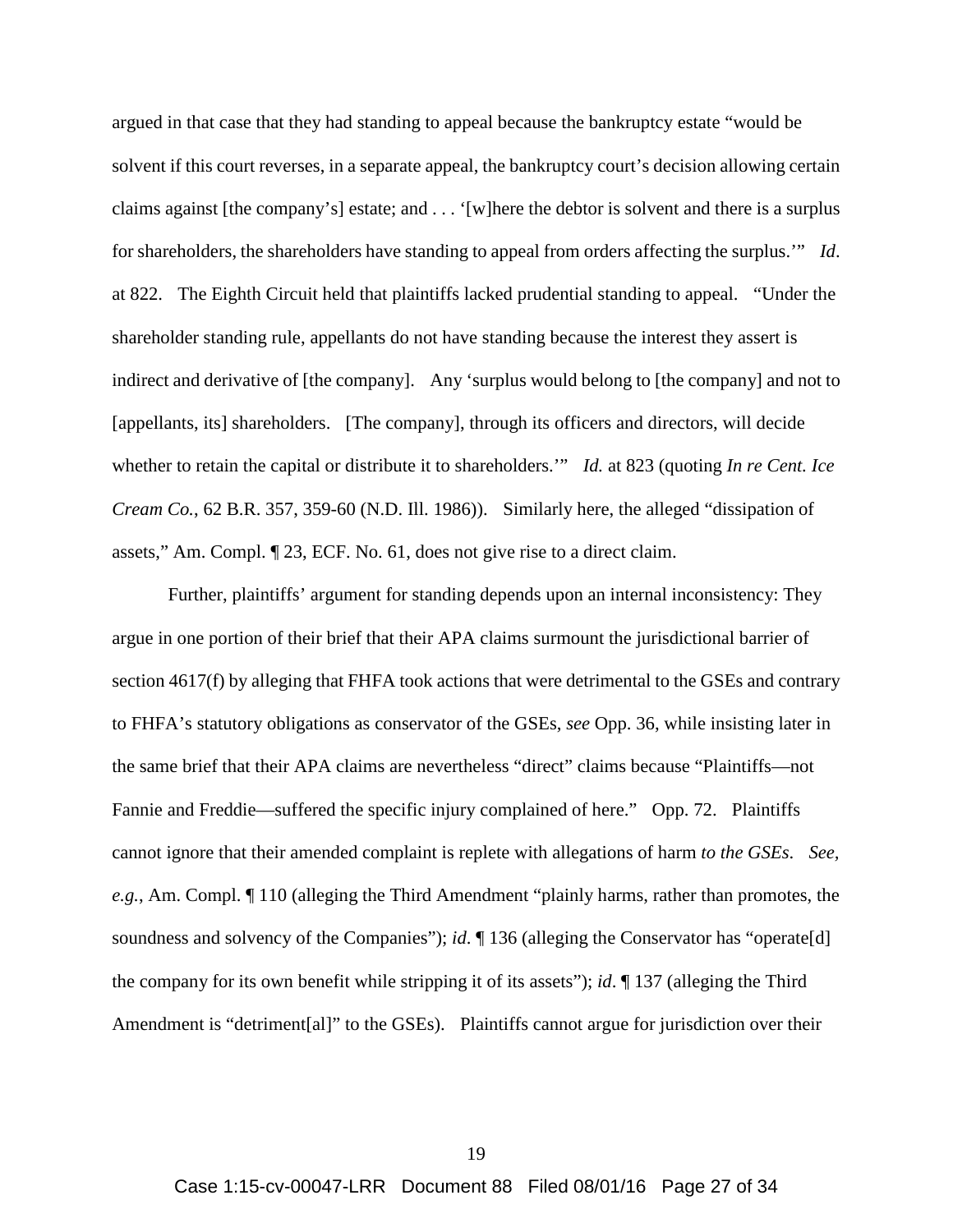APA claims by citing an alleged injury to the GSEs, and then argue for direct standing for the very same claims by asserting that their claims do *not* depend on an alleged injury to the GSEs.

Even setting aside their muddled logic, plaintiffs' argument is flawed for additional reasons. First, it ignores the fundamental principle that "injury to the 'use and enjoyment'" of stock because of mismanagement of assets "is the language of derivative claims." *Pareto v. FDIC*, 139 F.3d 696, 699 (9th Cir. 1998); *see also Bixler v. Foster*, 596 F.3d 751, 757 (10th Cir. 2010) ("Plaintiffs . . . assert the minority shareholders suffered a diminution in value of their corporate shares without receiving the same monetary compensation the majority shareholders received. Such an injury is not direct and personal for RICO purposes but is, rather, an injury to the corporation."); *Strougo v. Bassini*, 282 F.3d 162, 172 (2d Cir. 2002) ("alleged shareholder injuries deriving from diminution of corporate assets" are "an injury quintessentially remediable by shareholders only through a derivative action"). Further, the relief that they seek—a change in dividend terms and the return of dividends paid to Treasury pursuant to the Third Amendment—would flow to the GSEs, not to plaintiffs directly. *Perry Capital*, 70 F. Supp. 3d at 229 n.24.

Plaintiffs argue that their claims would be direct under Delaware state law, which federal courts often use to distinguish direct from derivative claims, but none of the cases they cite support such a contention. Plaintiffs rely on *Gentile v. Rossette*, 906 A.2d 91 (Del. 2006), for the proposition that their challenge to an alleged "improper extraction or expropriation" of corporate profits to one class of shareholders qualifies as a direct claim. Opp. 72. But *Gentile* is inapposite. There, the corporation had issued excess shares to a majority shareholder, and "the shares representing the 'overpayment' embod[ied] both economic value and voting power." *Gentile*, 906 A.2d at 100. Treasury is not a majority shareholder of the GSEs, and the alleged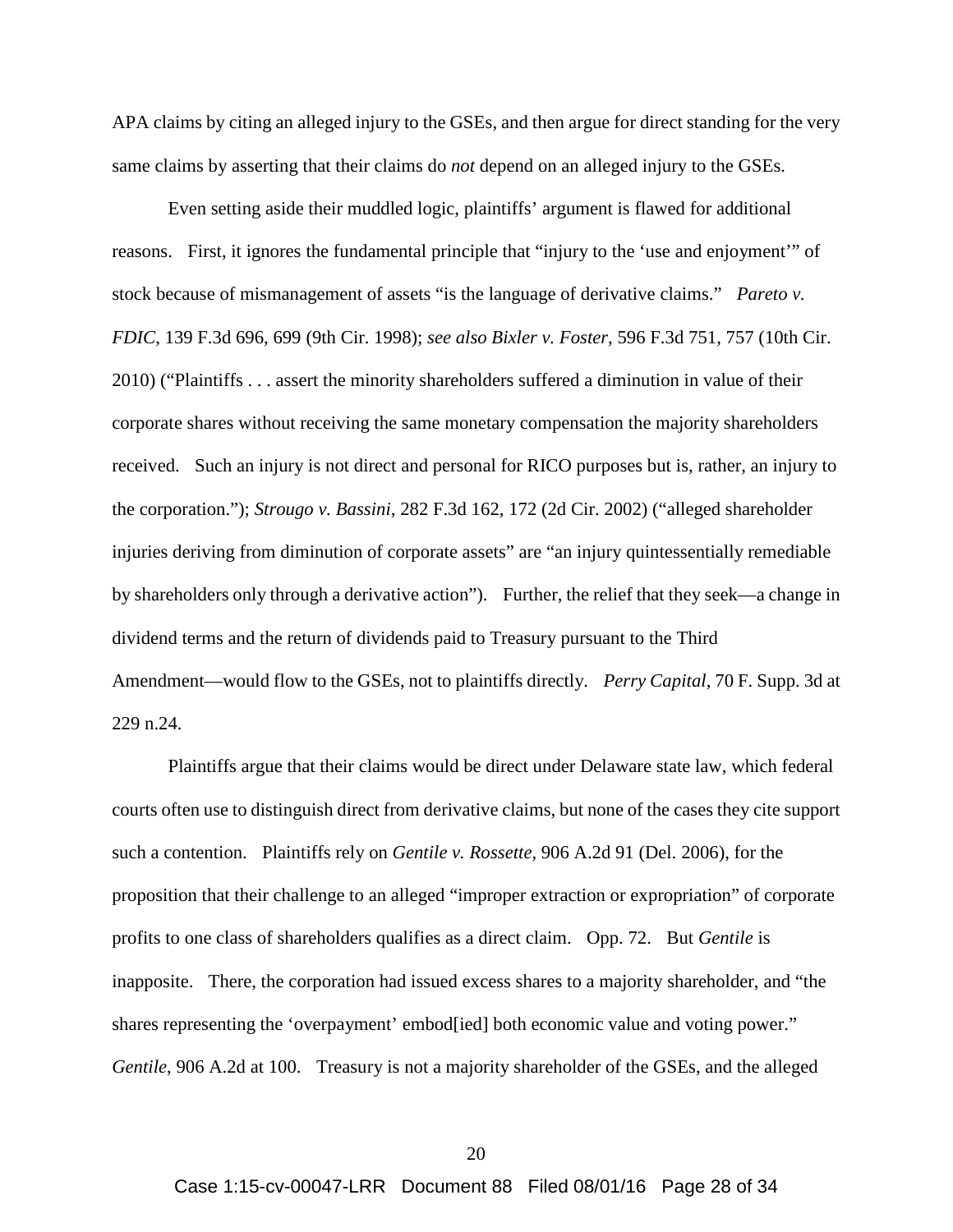"overpayment" of dividends on Treasury's senior preferred stock is in the form of cash, not additional voting stock. Thus, plaintiffs' allegations do not bring this case within the *Gentile* exception.

Further, the Third Amendment did not affect the voting power or dividend rights of any stockholder. Treasury does not hold voting rights, and other shareholders' voting rights and dividend payments were suspended when the conservatorships began, before the PSPAs (let alone the Third Amendment) were entered into. Plaintiffs' inability to show that the Third Amendment changed the status of their voting rights or dividend rights distinguishes their suit from the direct claims described in *Gatz v. Ponsoldt*, 925 A.2d 1265, 1280-81 (Del. 2007) and other cases cited by plaintiffs.<sup>12</sup> Plaintiffs' claims instead depend upon an assertion of alleged wrongdoing that "deplete[d] corporate assets that might otherwise be used to benefit the stockholders, such as through a dividend," and their claims are therefore derivative. *Protas v. Cavanagh*, No CIV.A 6555-VCG, 2012 WL 1580969, at \*6 (Del. Ch. May 4, 2012).<sup>13</sup>

 <sup>12</sup> For example, in citing *Starr Int'l Co. v. United States*, 106 Fed. Cl. 50 (2012), *appeal docketed*, Case Nos. 15-5103, 15-5133 (Fed. Cir. Aug. 14, 2015), plaintiffs overlook the key distinction that that case did not concern an entity in conservatorship. Further, because the Third Amendment did not result in the issuance of any new shares to any party, it did not dilute shares, as the plaintiffs in *Starr International* alleged. *Id.* at 64; *see also Innovative Therapies, Inc. v. Meents*, No. 12–3309, 2013 WL 2919983, at \*5 (D. Md. June 12, 2013) (declining to apply *Gentile* exception where, as here, the "allegations rest solely on a purported loss in the economic value of [plaintiff's] ownership stake rather than any loss of voting power"); *Nikoonahad v. Greenspun Corp.*, No. C09-02242, 2010 WL 1268124, at \*5 (N.D. Cal. Mar. 31, 2010) (same).

<sup>&</sup>lt;sup>13</sup> That plaintiffs' claims are derivative under *Tooley* is consistent with the recent holding of *NAF Holdings, LLC v. Li & Fung (Trading) Ltd.*, 118 A.3d 175 (Del. 2015). Although the Delaware Supreme Court held that NAF could bring its contractual claim directly, it specifically distinguished NAF's claim, based on its individual rights under the contract, from the plaintiff-stockholders in *Tooley*, where the plaintiffs had no separate contractual right to bring a claim and had no contractual rights under the merger agreement. 118 A.3d at 179, n.10. So too here, plaintiffs have no right to payment for their stock, nor do plaintiffs assert breach of contract. Nor is the unpublished trial court decision in *In re: El Paso Pipeline Partners, L.P. Deriv. Litig.*, 2015 WL 7758609 (Del. Ch. Dec. 2, 2015) to the contrary. There, the court made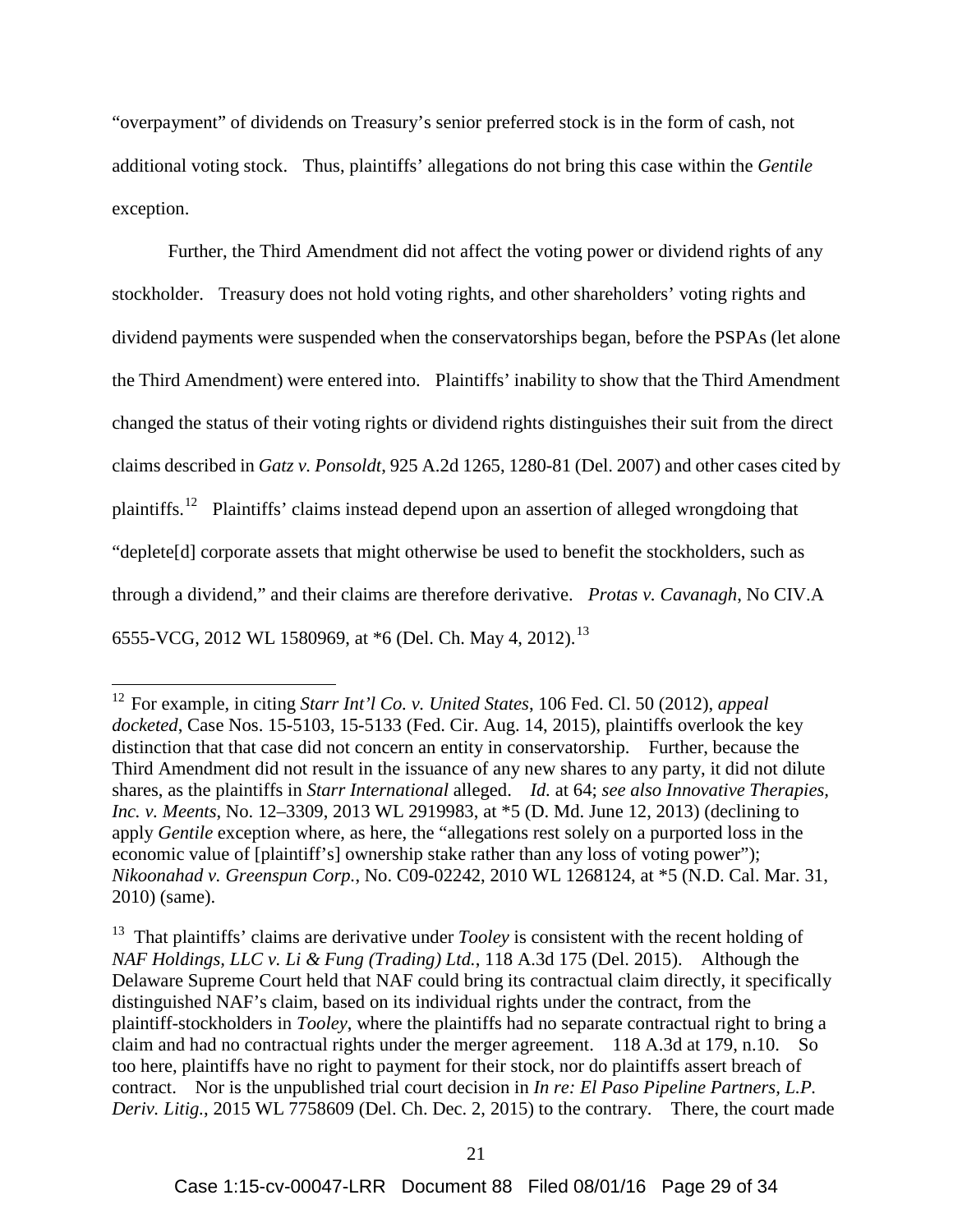#### **B. HERA's Explicit Transfer of All Shareholder Rights to the Conservator for the Duration of the Conservatorship Contains No Exception That Would Permit Plaintiffs' Claims**

No matter how plaintiffs characterize their claims, their standing to bring *any* action with respect to the assets of the GSEs is one of the "rights, titles, powers, or privileges" of shareholders that was transferred to FHFA upon its appointment as conservator. 12 U.S.C.  $\S$  4617(b)(2)(A)(i). Thus, regardless of whether plaintiffs' claims are "direct" or "derivative," they may not proceed with any action premised on an alleged right they lack standing to assert while the conservatorships remain in effect. Their claims thus fail under the plain language of 12 U.S.C. § 4617(b)(2)(A), which bars any shareholder claims over the assets of the GSEs. *See* FHFA Reply. Br. 20-21.

In apparent recognition of this fact, plaintiffs ask this Court to depart from the statute's text to create a judicial exception that would permit derivative suits alleging a "manifest conflict of interest" on the part of the conservator. Opp. 75-79; *see also Delta Sav. Bank v. United States*, 265 F.3d 1017 (9th Cir. 2001); *First Hartford Corp. Pension Plan & Trust v. United States*, 194 F.3d 1279 (Fed. Cir. 1999). Both of those cases concerned derivative suits over *pre-receivership* claims against federal agencies, and neither case supports the proposition that shareholders can sue the conservator itself, or the counter-party to an action taken by the conservator. Such a holding would be particularly illogical in the conservatorship context. *See Perry Capital*, 70 F. Supp. 3d

clear that a claim for damages to a corporation must be brought as a derivative action: "Treating a dual-natured claim as *derivative* for purposes of *claim initiation* achieves the important goals of screening out weak claims and providing an efficient and centralized mechanism for conducting the litigation." 2015 WL 7758609 at \*2 (emphasis added). *El Paso* treated the claim as direct only for purposes of "claim continuation," where a subsequent merger would deprive plaintiffs of standing to pursue an already-initiated action. The court also indicated that if the plaintiff sought the return of funds to the corporation—as plaintiffs seek here—the claim would be derivative under second prong of *Tooley*. *Id*. at \*31-32.

 $\overline{a}$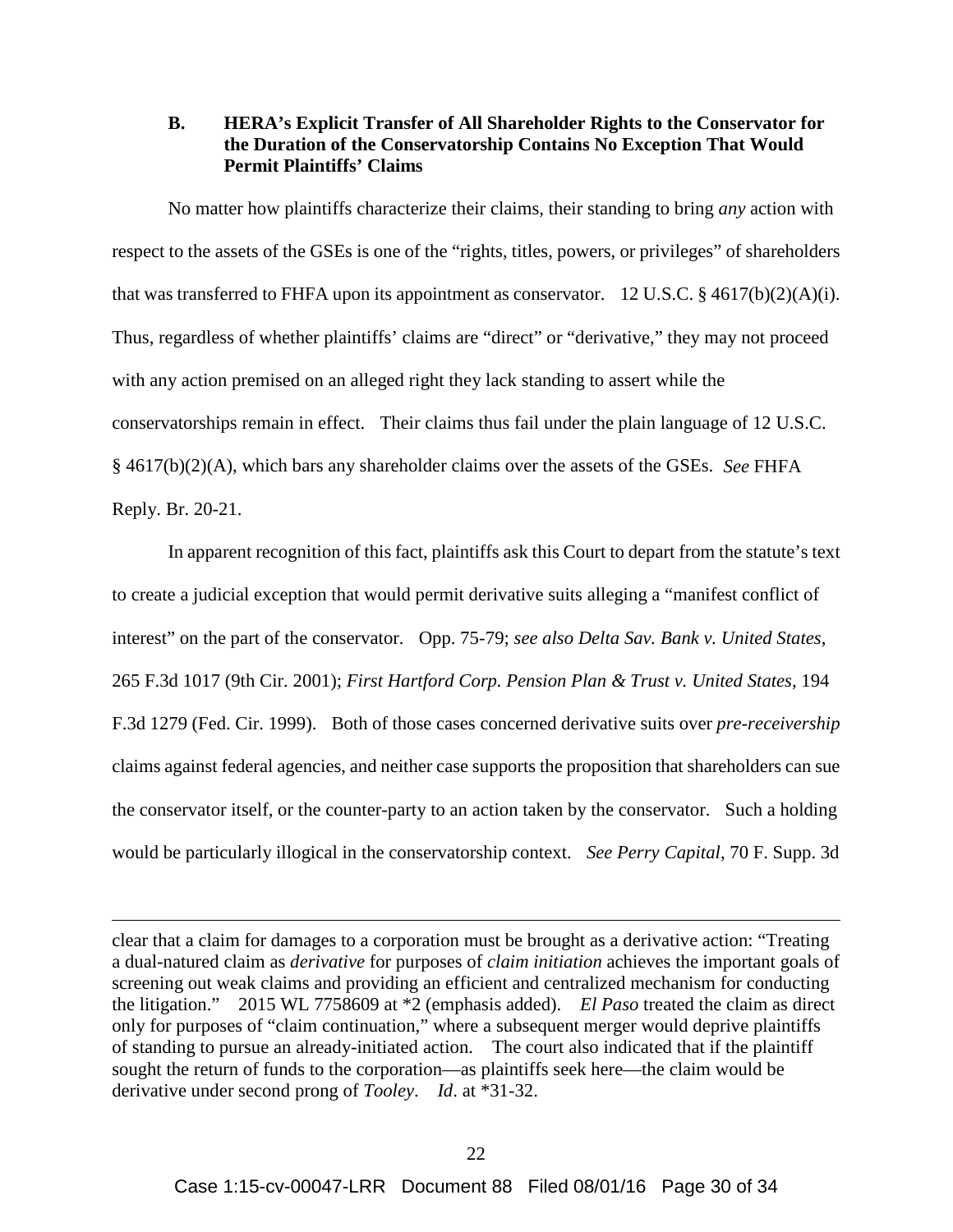at 230-31. Plaintiffs' proposed "manifest conflict of interest" exception would thus go well beyond the bounds even of the two cases that have adopted it. *See* Treasury Mem. 28.

Further, plaintiffs overlook authority establishing that, even if the Court assumed the existence of a conflict of interest exception, such an exception would be inapplicable here. In *Gail C. Sweeney Estate Marital Trust v. United States Treasury Dep't*, 68 F. Supp. 3d 116, 123 (D.D.C. 2014), the court held that even if a conflict of interest exception could be read into HERA, it would not apply between Treasury and FHFA. First, "FHFA and Treasury . . . are not virtually the same agency. Unlike the agencies in *Delta Savings Bank*, they do not share employees and directors, and they were not created by the same statute to serve complementary functions." *Id.* Second, "in *Delta Savings Bank*, the would-be defendant, the OTC, appointed the FDIC as the bank's conservator, and that was a factor leading the court to conclude that the entities were intertwined. But Fannie Mae is not a bank, and would-be defendant Treasury did not appoint the FHFA as Conservator." *Id.* Finally, the court found it "particularly significant" that "Treasury and the FHFA are counterparties to a contract that was authorized by Congress in the HERA statute." *Id.* If Congress intended FHFA's dealings with Treasury to be subject to challenge by shareholders, it would have expressly granted shareholders that right. Instead, it transferred "all rights, titles, powers, and privileges" of the GSEs' shareholders to FHFA. 12 U.S.C. §  $4617(b)(2)(A)(i).<sup>14</sup>$ 

#### **III. The Judgment in the** *Perry Capital* **Actions Precludes Plaintiffs' Claims**

Finally, plaintiffs' claims are barred by the doctrine of issue preclusion, or collateral

<sup>&</sup>lt;sup>14</sup> Plaintiffs dismiss *Sweeney Trust* because the case "did not involve a challenge to the Net Worth Sweep." Opp. 25 n.7. But the court in *Sweeney Trust* considered the PSPA agreements between FHFA and Treasury before concluding that the circumstances giving rise to a conflict-of-interest exception in *First Hartford* and *Delta Savings* do not exist between Treasury and FHFA. *Sweeney Trust*, 68 F. Supp. 3d at 123-25.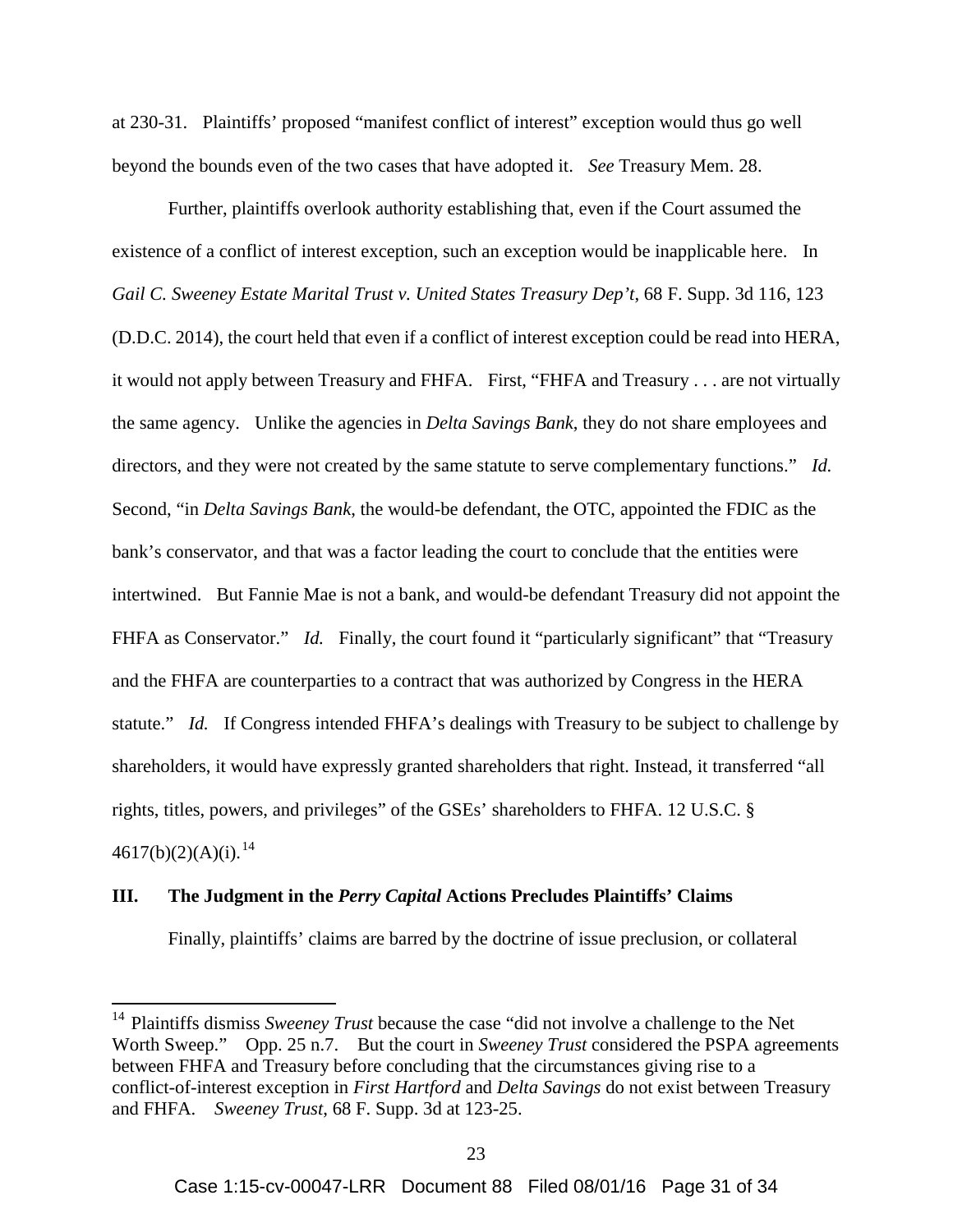estoppel: the court in *Perry Capital* already considered and dismissed shareholder derivative claims against both FHFA and Treasury holding that section 4617(f) barred the equitable relief, including rescission, that the derivative action sought against the conservator's exercise of its authority, that section  $4617(b)(2)(A)$  barred any derivative claims by shareholders concerning the PSPAs, and that no "conflict of interest" exception to the application of section 4617(b)(2)(A) exists. *Perry Capital*, 70 F. Supp. 3d at 229-33. Issue preclusion bars plaintiffs from re-litigating those issues in another derivative action. *See Taylor v. Sturgell*, 553 U.S. 880, 892 (2008) ("Issue preclusion, in contrast, bars successive litigation . . . even if the issue recurs in the context of a different claim.") (internal citations omitted); *Cottrell v. Duke*, 737 F.3d 1238, 1242-43 (8th Cir. 2013) (issue preclusion principles apply in shareholder derivative actions).

Plaintiffs argue that even if their claims are derivative, that the plaintiffs in *Perry Capital* and *Continental Western* were not seeking to bring their APA claims derivatively and cannot be said to have intended to adequately represent or bind the corporations. Opp. 80. But plaintiffs overlook the fact that the *Perry Capital* opinion did address an "avowed derivative action," *id.* at 81. *See Perry Capital*, 70 F. Supp. 3d at 229-33. The Court's holdings with respect to that derivative action "bar[] relitigation of those issues even in the context of a suit based on an entirely different claim." *In re Sonus Networks, Inc., S'holder Derivative Litig.*, 499 F.3d 47, 56 (1st Cir. 2007). For the reasons explained in Section II.A, plaintiffs' claims are derivative, and should be subject to the issue-preclusive effect of the *Perry Capital* opinion with respect to the availability of equitable relief, the transfer of shareholder rights to the conservator, and the inapplicability of any conflict-of-interest exception. <sup>15</sup> These issues were litigated in *Perry Capital*, and their resolution

 <sup>15</sup> Plaintiffs cite Judge Lamberth's order in *Rafter v. Dep't of Treasury*, Opp. 80 n.27, in which the court held that that *Rafter*, a later-filed case, was not consolidated with the prior actions filed in *Perry Capital*. *See* Memorandum & Order at 5, *Rafter v. Dep't of Treasury*, No.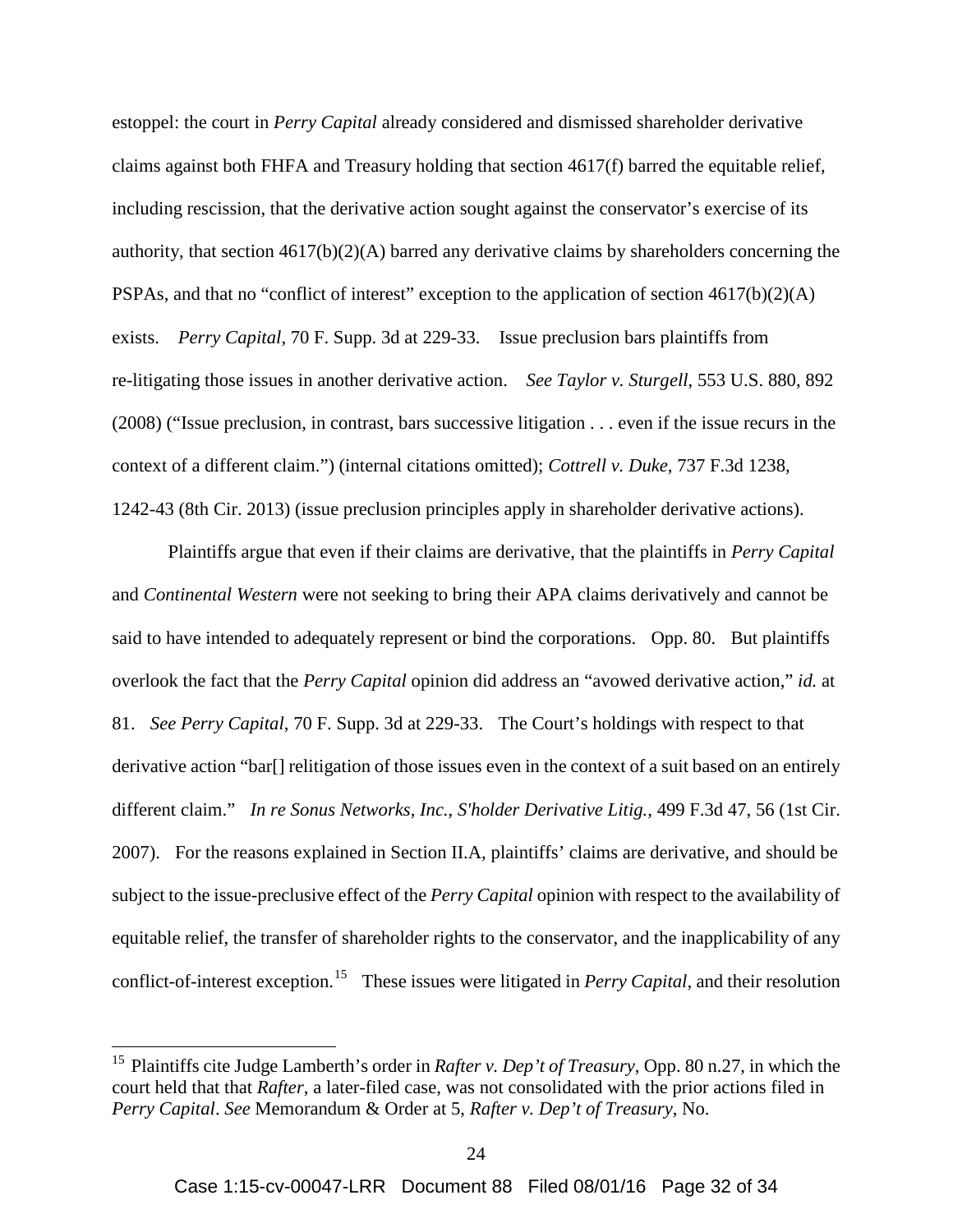was an essential element of that opinion. Because the GSEs were the real parties in interest in these derivative claims, and *Perry Capital* is considered a valid and final judgment regardless of the pending appeal, the Eighth Circuit's standards for issue preclusion are fully satisfied.

#### **CONCLUSION**

For the foregoing reasons, the Court should dismiss the amended complaint for lack of subject matter jurisdiction and, alternatively, for failure to state a claim.

 $\overline{a}$ 

Dated: August 1, 2016 Respectfully submitted,

 BENJAMIN C. MIZER Principal Deputy Assistant Attorney General

KEVIN W. TECHAU United States Attorney

DIANE KELLEHER Assistant Branch Director

/s/ Thomas D. Zimpleman THOMAS D. ZIMPLEMAN DEEPTHY C. KISHORE U.S. Department of Justice Civil Division, Federal Programs Branch P.O. Box 883 Washington, D.C. 20044 (202) 514-8095 thomas.d.zimpleman@usdoj.gov

*Counsel for Department of the Treasury*

<sup>1:14-</sup>cv-01404-RCL (D.D.C. Jan. 21, 2015), ECF No. 20. But the *Rafter* order simply stated that the *Perry Capital* Court's analysis of the derivative nature of Fairholme plaintiffs' fiduciary claims was dicta; the *Perry Capital* opinion also dismissed avowedly derivative claims, and it is that aspect of the opinion that has issue preclusive effect here.